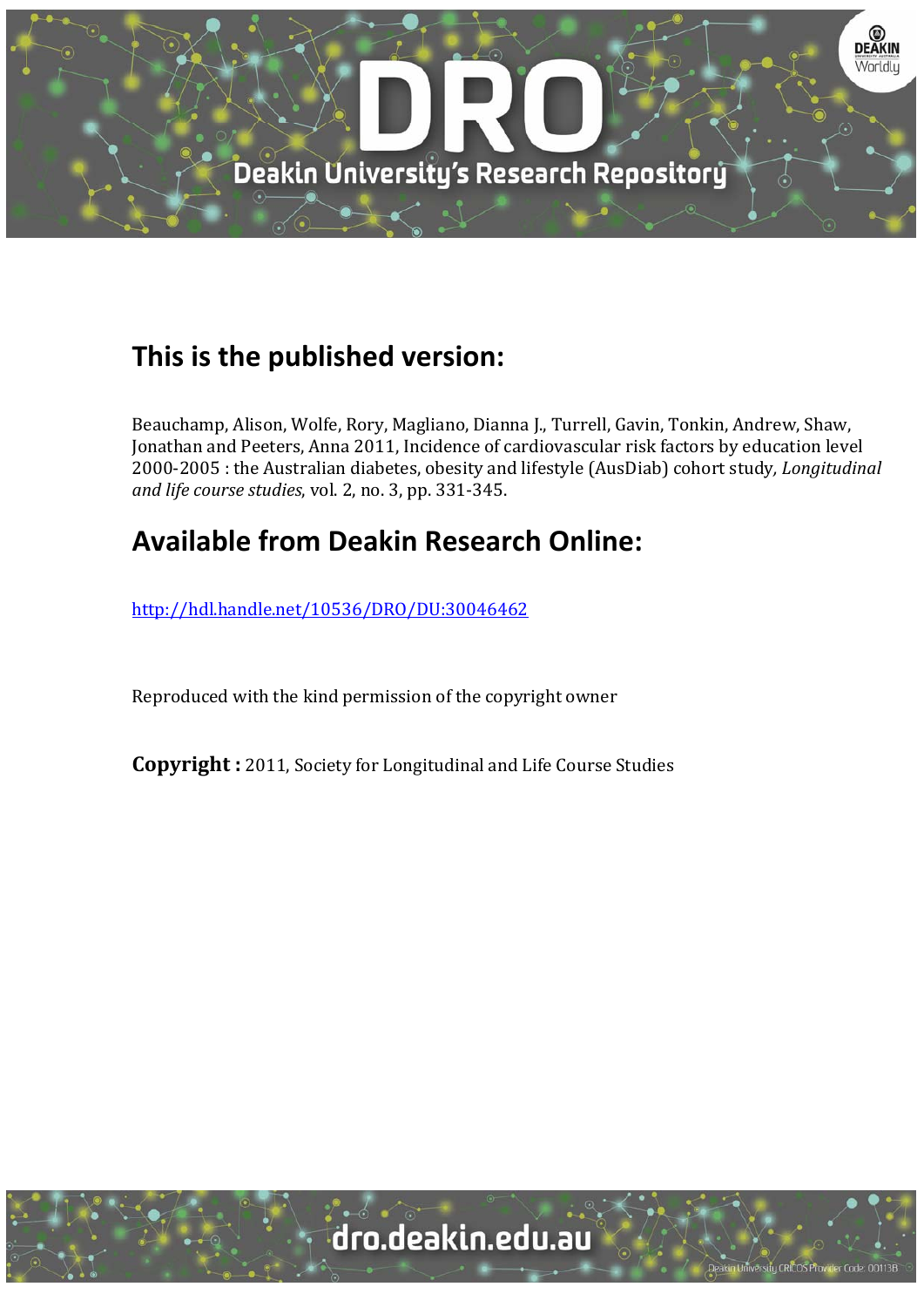# **Incidence of cardiovascular risk factors by education level 2000-2005: the Australian diabetes, obesity and lifestyle (AusDiab) Cohort Study**

## **Alison Beauchamp**

School of Nursing, Monash University, Victoria, Australia Heart Research Centre, Melbourne, Australia

[alison.beauchamp@monash.edu](mailto:alison.beauchamp@monash.edu)

### **Rory Wolfe**

Department of Epidemiology and Preventive Medicine, Monash University, Melbourne, Australia

#### **Dianna J Magliano**

Department of Epidemiology and Preventive Medicine, Monash University, Melbourne, Australia International Diabetes Institute, Melbourne, Australia

#### **Gavin Turrell**

School of Public Health, Queensland University of Technology, Brisbane, Australia

#### **Andrew Tonkin**

Department of Epidemiology and Preventive Medicine, Monash University, Melbourne, Australia

#### **Jonathan Shaw**

Department of Epidemiology and Preventive Medicine, Monash University, Melbourne, Australia, International Diabetes Institute, Melbourne, Australia

#### **Anna Peeters**

Department of Epidemiology and Preventive Medicine, Monash University, Melbourne, Australia

(Received January 2011 Revised June 2011)

## **Abstract**

*Lower socio-economic position (SEP) is associated with a higher prevalence of major risk factors for cardiovascular disease (CVD). However, few longitudinal studies have examined the association between SEP and CVD risk factors over time. We aimed to determine whether educational attainment is associated with the onset of CVD risk factors over 5 years in an Australian adult cohort study. Participants in the Australian Diabetes, Obesity and Lifestyle study (AusDiab) study aged 25 years and over, who attended both baseline and 5-year follow-up examinations (n=5,568) were categorised according to educational attainment. Cardiovascular risk factor data at both time points were ascertained through questionnaire and physical measurement. Women with lower education had a greater risk of progressing from normal weight to overweight or obesity than those with higher education (adjusted OR 1.54, 95% CI 1.04-2.27). Both men and women with lower education were more likely to develop diabetes (adjusted OR from higher education 1.71, 95% CI 1.10-2.66 and 3.09, 95% CI 1.28-7.42, respectively). A lower level of education was associated with a greater increase in the number of risk factors accumulated over time in women. In this Australian population-based study, lower educational attainment was associated with an increased risk of developing overweight/ obesity and diabetes over a 5-year period in women. Men with lower education were also more likely to develop incident diabetes than those with higher education. These findings suggest that social inequalities in CVD will persist into the future*.

**Keywords:** Socio-economic position, risk factor incidence, cardiovascular disease, diabetes, obesity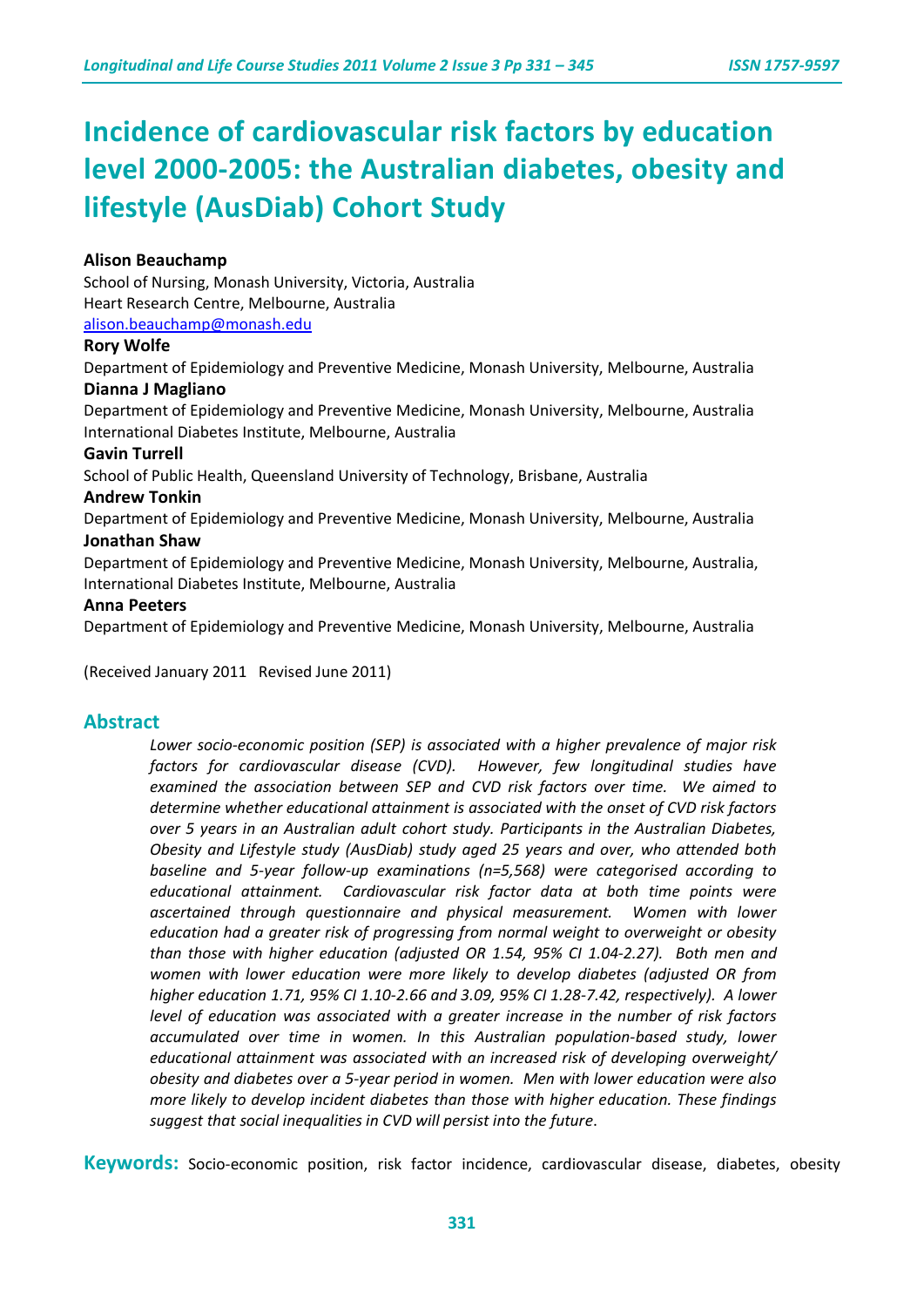# **Background**

Cardiovascular disease is the leading cause of death globally, with the burden of disease greater among lower socio-economic groups (Kaplan and Keil 1993; Australian Institute of Health and Welfare (AIHW) 2006; Mackenbach et al 2008). Such inequalities do not just affect the most disadvantaged groups in a society. There is clear evidence for a social gradient in CVD that runs across the entire socio-economic spectrum so that overall, the lower an individual's socio-economic position, the worse their cardiovascular health (Lynch et al 2006; Marmot et al 2008; Marmot 2010). For example, the Whitehall Study of British civil servants was instrumental in demonstrating that inequalities in CVD exist across all occupational classes (Marmot 1992). While the mechanisms and pathways underlying this social gradient in CVD are not fully understood, major risk factors for atherothrombotic disease are thought to play a significant role. Tobacco smoking, abnormal lipids, high blood pressure, diabetes and abdominal obesity in combination, account for up to 90% of the population attributable risk (PAR) of acute myocardial infarction (Yusuf et al 2004). In addition, many longitudinal studies have reported that social gradients in the prevalence of these and other risk factors account for a significant proportion of the social gradient in CVD (Lynch et al 1996; Beauchamp et al 2010). People from lower socio-economic groups also tend to have a higher number of cardiovascular risk factors, leading to an increased overall risk of CVD among the more disadvantaged (AIHW 2005).

Despite this evidence, our understanding of how social gradients in CVD risk develop in individuals over time remains limited. Prospective studies describing the incidence of cardiovascular risk factors according to socio-economic position (SEP) are few, and findings are inconsistent. While several studies have found that the incidence of hypertension is higher among lower socio-economic groups, [Conen et al 2009; Diez Roux et al 2002; Mathews et al 2002), others have shown that these associations vary according to age, race and gender (Dyer et al 1999; Ford and Cooper 1991; Vargas et al 2000). Findings are equally inconsistent for incident obesity (Ball and Crawford 2005; Martikainen and Marmot 1999; Mujahid et al 2005) and diabetes (Kumari et al 2004; Maty et al 2005; Maty et al 2010; Robbins et al 2005). In addition, while it is

known that risk factors in combination are more closely associated with CVD risk than single factors in isolation (NVDPA 2009), and that lower SEP groups tend to have a greater number of cardiovascular risk factors (AIHW 2005), few longitudinal studies have examined whether SEP is associated with the accumulation of cardiovascular risk factors over time (Dupre 2008). Further evidence for the association between SEP and the incidence of both individual and cumulative risk factors will make an important contribution to our knowledge of which factors to target in order to reduce future inequalities in CVD.

Using data from an Australian adult cohort study, we aimed to determine whether educational attainment (as an indicator of SEP) is both a predictor of incident cardiovascular risk factors, and is associated with the development of a greater number of risk factors over time.

## **Methods**

The Australian Diabetes, Obesity and Lifestyle study (AusDiab) is a population-based, stratified cluster survey of 11,247 adults aged 25 years or older in 1999 -2000. Methods and response rates have been described previously (Dunstan et al 2002). A five-year follow-up was conducted in 2004-2005. From the original cohort there were 10,788 participants eligible for follow-up and of these, 6400 returned for physical examination and interviewer-administered questionnaire. For this analysis we excluded participants missing baseline data on education (n=47), diabetes or CVD (n=72), and baseline or follow-up data on smoking, systolic blood pressure, cholesterol, body mass index (BMI), and medication use (n=314), leaving 5,967 participants who had attended both baseline and follow-up examinations. We excluded a further 399 participants with self-reported history of CVD at baseline, leaving a total of 5,568 participants. Ethics approval was obtained from the International Diabetes Institute and Monash University, Melbourne. All participants consented to participate in the study.

Education level was ascertained by asking the question "Which of these describes the highest qualification you have received?" Education was categorised as secondary only (comprising those with a secondary school qualification), diploma (comprising nursing or teaching qualification, trade certificate or undergraduate diploma), and degree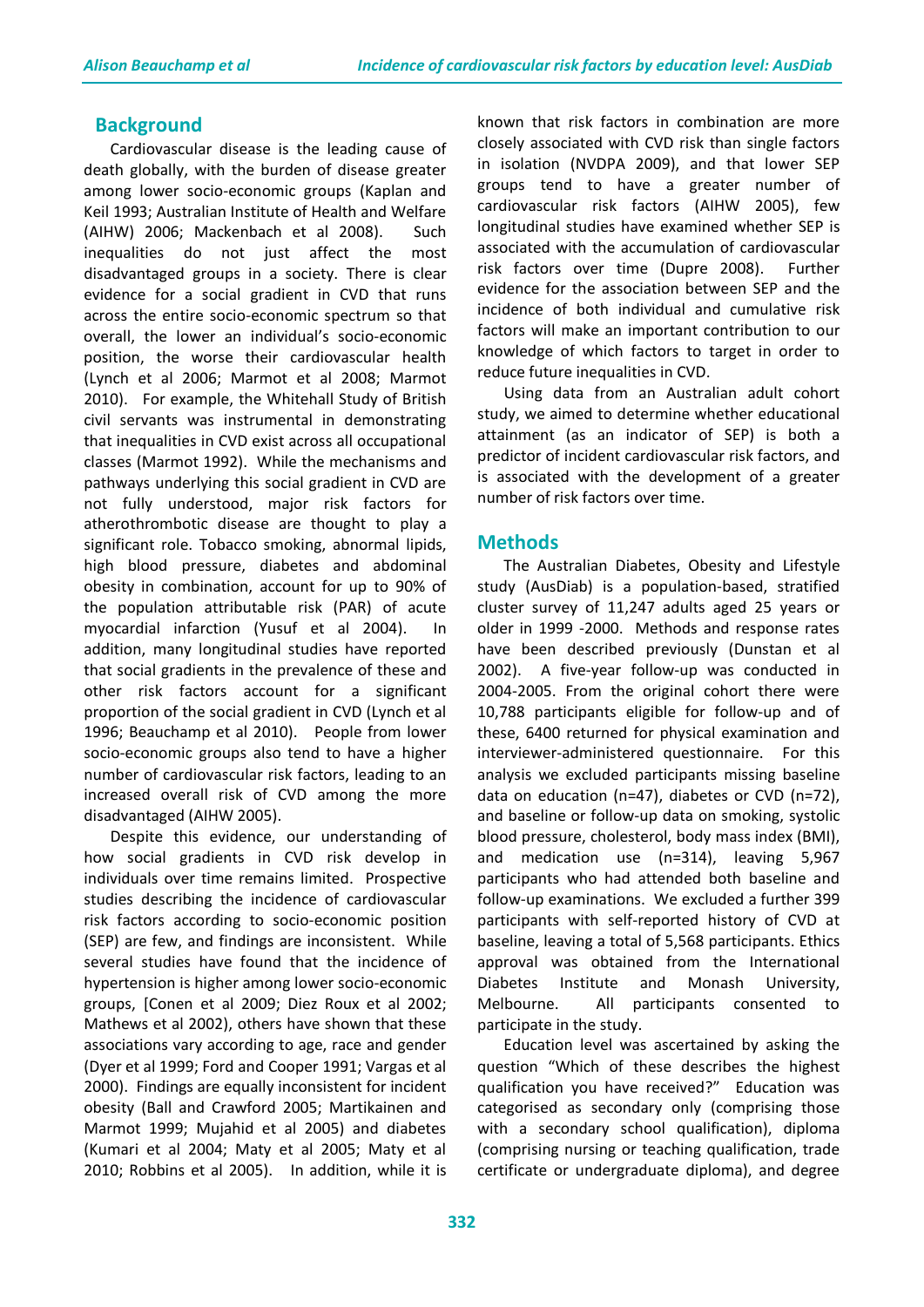(comprising bachelor degree, post-graduate diploma or masters degree/doctorate). These categories are considered to represent hierarchical stages of education, each of which has important socio-economic implications (Dutton 2005).

Baseline and follow-up assessments followed a similar protocol. Data were collected by interviewer-administered questionnaires on age, sex and current use of anti-hypertensive and lipidlowering medications. Self-reported CVD was ascertained by asking if participants had been told by a doctor or nurse that they had angina, coronary heart disease, or stroke. Smoking status was defined as 1) current daily smoker and 2) ex-smoker (now smoking less than daily for at least the last 3 months, but used to smoke daily) and non-smoker (never smoked tobacco daily) combined.

Blood pressure was measured using a Dinamap or a standard mercury sphygmomanometer (Briganti et al 2003). Height and weight were measured using standard methods, (Briganti et al 2003; Dalton et al 2003) and BMI was calculated as weight  $(kg)/$ height  $(m)^2$ . . (Dalton et al. 2003) Fasting serum total cholesterol was measured with an Olympus AU600 analyser (Olympus Optical, Tokyo, Japan) at a central laboratory (Magliano et al 2007).

Classification of diabetes status has been described elsewhere (Magliano et al 2007). Briefly, participants were classified as having 'known diabetes mellitus' if they reported having physiciandiagnosed diabetes mellitus and were either taking hypoglycaemic medication or had fasting plasma glucose (FPG) $\geq$  7.0 mmol/L or a 2-hour plasma glucose (PG)  $\geq$  11.1 mmol/L. Participants not reporting diabetes mellitus but with FPG  $\geq$  7.0 mmol/L or 2-hour PG ≥ 11.1 mmol/L were classified as having 'newly diagnosed diabetes mellitus'.

## **Statistical analysis**

Analyses were conducted using sample weights to account for the sampling design of the study (Dunstan et al 2002). For continuous risk factor variables, the significance of a trend across educational categories was assessed using linear regression. For dichotomous variables, the significance of a trend across educational categories was assessed using logistic regression. Two-sided p values are presented, with p-values <0.05 regarded as significant.

For each individual risk factor at baseline, we created "low risk" groups according to baseline measurement or use of prescription medication for that risk factor. The cut-point for being considered "low risk" for hypertension was a baseline systolic blood pressure reading of <140 mmHg or a baseline diastolic blood pressure reading of <90mmHg, and not on anti-hypertensive medication. For cholesterol, the cut-point for being "low risk" was <5.5mmol/l and not on cholesterol-lowering medication at baseline, and for BMI, the cut-point was  $<$ 25 $kg/m<sup>2</sup>$ .

We used logistic regression to analyse the incidence of risk in those participants designated "low risk" according to these cut-points. The odds ratios represent the odds of progressing from being "low risk" at baseline to "high risk" at follow-up for that risk factor within each education category, relative to the highest educated group. Three models are presented; model 1 (unadjusted), model 2 (adjusted for age and ethnicity), and model 3 (adjusted for age, ethnicity and baseline measure of that risk factor). Linear regression was used to describe the association between education and the number of risk factors at follow up, adjusting for the number of risk factors at baseline. This analysis reports the increase in risk factors over time according to educational attainment. Tests of interaction between education and sex were significant for diabetes and therefore results of sexstratified analyses are presented.

# **Results**

## **Non-attendees**

Baseline characteristics were compared between participants who attended follow-up and those who did not (data not shown). Compared to those who did attend, non-attendees were on average 2 years older. Mean levels of systolic blood pressure, cholesterol, and BMI were similar between the two groups. The prevalence of smoking in male non-attendees according to educational category was 28%, 28% and 15% for secondary, diploma and degree-educated groups, respectively, and for female non-attendees was 24%, 21% and 14%, respectively. Diabetes prevalence in male non-attendees was 10%, 9% and 5% for secondary, diploma and degree-educated groups, respectively, and 9%, 6% and 4%, respectively for female non-attendees. For men, the odds of not attending (when eligible) were 1.60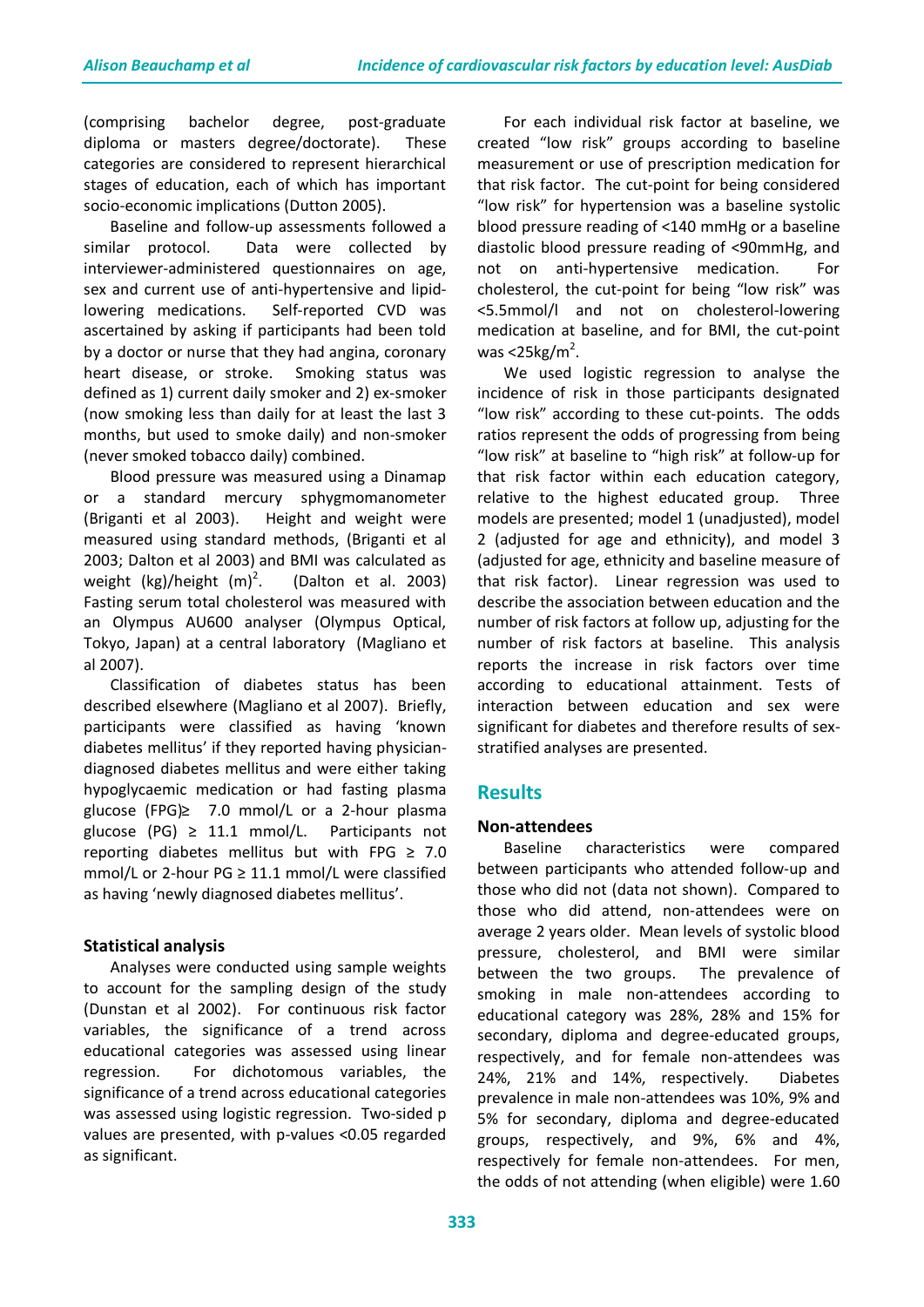(95% CI 1.33-1.93) times greater for those with secondary compared to tertiary education and 1.30 (95% CI 1.12-1.51) times greater for those with diploma compared to tertiary education. For women, the odds of not attending (when eligible) were 1.65 (95% CI 1.40-1.95) and 1.32 (95% CI 1.12- 1.51), respectively.

The baseline characteristics of study participants are shown in Table 1. Compared to the lower educated groups, participants with degree level education were younger. Inverse gradients were observed for most risk factors, reflecting a more adverse risk factor profile and a greater likelihood of being at "high risk" for those with lower education compared to those with higher education. The numbers of risk factors at baseline (out of a total number of 5) also differed according to education for both men and women, with lower educated participants having the greater number.

Table 2 presents mean risk factor levels for those participants defined as "low risk" for each risk factor according to the cut-points described earlier. For men, educational gradients were seen for fasting blood glucose only. Among women, inverse

educational gradients were seen for all risk factors with the exception of diastolic blood pressure.

### **Incidence of risk factors**

The likelihood of progression to "high risk" for each risk factor according to education level is shown in Table 3. In age and ethnicity-adjusted analyses, women with secondary education and those with diploma level education were more likely to progress to increased risk for BMI (OR compared to degree level education 1.54 (95% CI 1.04-2.27) and 1.70 (95% CI 1.24-2.34) respectively). This association became non significant after adjustment for baseline BMI. Women with secondary and diploma level education were also more likely to develop incident diabetes than were those with higher education (adjusted OR from degree level education 3.09 (95% CI 1.28-7.42), and from diploma level education 2.65 (95% CI 1.11, 6.30). Among men, this association was seen only for those with secondary education (adjusted OR from degree level education 1.71 (95% CI 1.10- 2.66). After adjusting for baseline FBG level, the associations between education and diabetes remained significant for both men and women.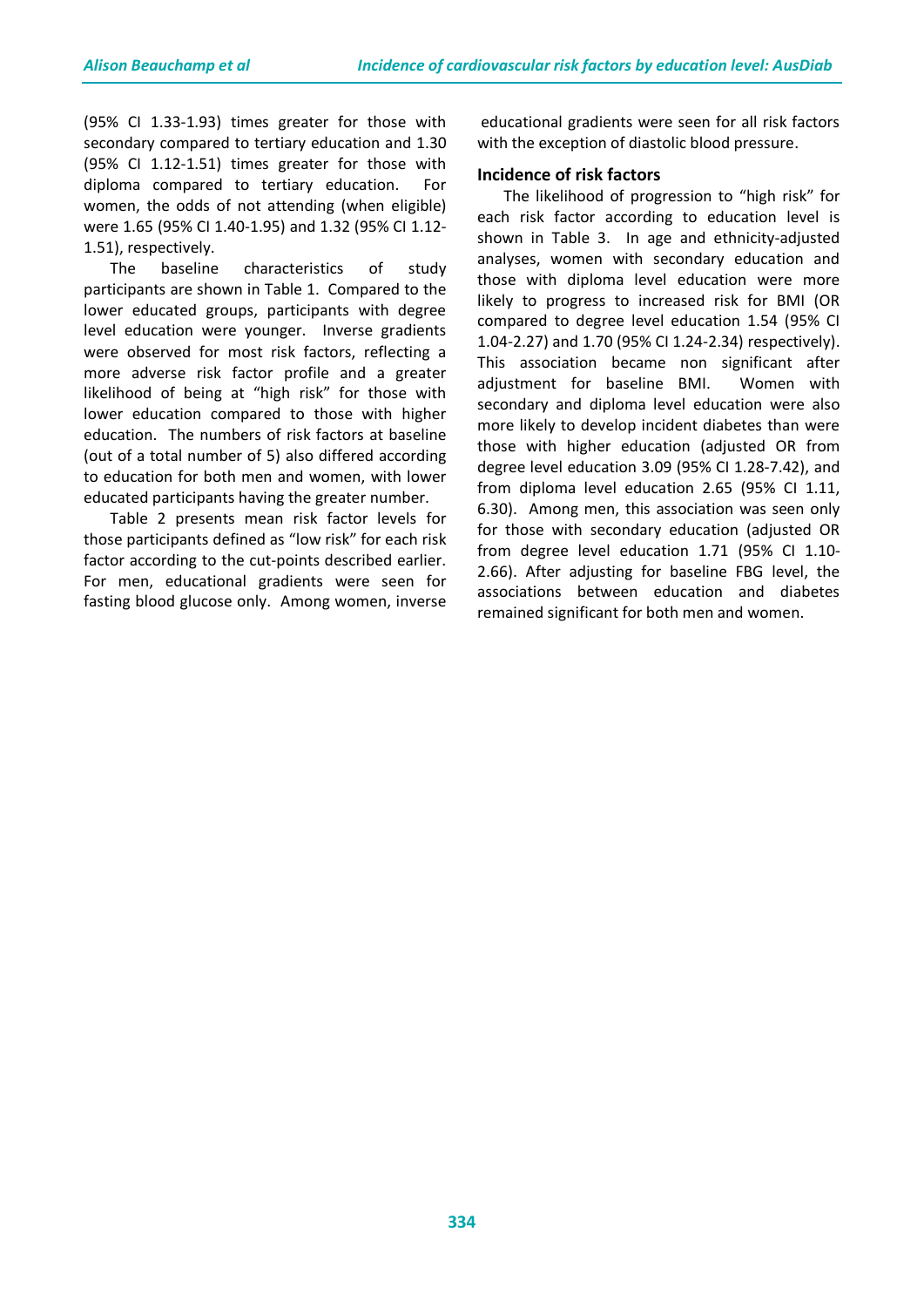#### **Table 1. Baseline risk factor measures, prevalence and number of risk factors in 5,568 AusDiab men and women participants, by educational attainment**

|                                                 |           |                        | Men<br><b>Highest level of education</b> |                            |                | Women<br><b>Highest level of education</b> |                                |                            |                      |  |  |
|-------------------------------------------------|-----------|------------------------|------------------------------------------|----------------------------|----------------|--------------------------------------------|--------------------------------|----------------------------|----------------------|--|--|
|                                                 |           | Secondary<br>$(n=668)$ | <b>Diploma</b><br>$(n=1,234)$            | <b>Degree</b><br>$(n=582)$ | $p$ -value $1$ | Secondary<br>$(n=1,374)$                   | <b>Diploma</b><br>$(n=1, 177)$ | <b>Degree</b><br>$(n=533)$ | p-value <sup>1</sup> |  |  |
| Age                                             | mean (SD) | 52.6 (12.8)            | 50.9(12.3)                               | 47.9 (11.2)                | < 0.001        | 53.1(12.4)                                 | 50.0(11.8)                     | 45.1 (10.1)                | < 0.001              |  |  |
| Systolic BP                                     | mean (SD) | 133.9 (16.8)           | 131.4 (15.9)                             | 130.1 (15.6)               | 0.001          | 128.1 (19.0)                               | 124.3 (17.1)                   | 119.1 (14.5)               | < 0.001              |  |  |
| Diastolic BP                                    | mean (SD) | 75.4 (10.6)            | 74.5 (10.6)                              | 74.8 (10.6)                | 0.33           | 67.2(11.1)                                 | 65.9 (11.0)                    | 65.5(10.0)                 | 0.001                |  |  |
| Hypertension <sup>2</sup> at baseline           | n (%)     | 256 (38%)              | 392 (32%)                                | 147 (25%)                  | < 0.001        | 451 (33%)                                  | 284 (24%)                      | 64 (12%)                   | < 0.001              |  |  |
| Total cholesterol                               | mean (SD) | 5.71(1.01)             | 5.75(1.03)                               | 5.57(0.97)                 | 0.004          | 5.75(1.03)                                 | 5.64(1.01)                     | 5.27(1.01)                 | < 0.001              |  |  |
| Hypercholesteraemia <sup>2</sup> at baseline    | n (%)     | 425 (64%)              | 775 (63%)                                | 328 (56%)                  | 0.010          | 879 (64%)                                  | 688 (58%)                      | 219 (41%)                  | < 0.001              |  |  |
| Body mass index                                 | mean (SD) | 27.5(4.1)              | 27.1(3.9)                                | 26.6(3.9)                  | < 0.001        | 27.0(5.3)                                  | 26.6(5.6)                      | 25.4(5.0)                  | < 0.001              |  |  |
| Overweight/obese <sup>2</sup> at baseline       | n (%)     | 480 (72%)              | 866 (70%)                                | 377 (65%)                  | 0.002          | 832 (61%)                                  | 619 (53%)                      | 240 (45%)                  | < 0.001              |  |  |
| Fasting blood glucose                           | mean (SD) | 5.79(1.19)             | 5.70 (0.86)                              | 5.63(1.04)                 | 0.007          | 5.45(1.00)                                 | 5.36 (0.92)                    | 5.20(0.83)                 | < 0.001              |  |  |
| Diabetes <sup>2</sup> at baseline               | n (%)     | 62 (9%)                | 86 (7%)                                  | 28 (5%)                    | 0.002          | 94 (7%)                                    | 55 (5%)                        | 12 (2%)                    | 0.002                |  |  |
| Smoking <sup>2</sup> at baseline                | n (%)     | 126 (19%)              | 162 (13%)                                | 44 (8%)                    | 0.000          | 157 (11%)                                  | 116 (10%)                      | 30 (6%)                    | 0.002                |  |  |
| Proportion with no risk factors <sup>2</sup>    | n (%)     | 47 (7%)                | 125 (10%)                                | 94 (16%)                   | < 0.001        | 168 (12%)                                  | 243 (21%)                      | 169 (32%)                  | < 0.001              |  |  |
| Proportion with one risk factor <sup>2</sup>    | n (%)     | 165 (25%)              | 325 (26%)                                | 172 (30%)                  | 0.06           | 416 (30%)                                  | 369 (31%)                      | 209 (39%)                  | < 0.001              |  |  |
| Proportion with two risk factors <sup>2</sup>   | n (%)     | 235 (35%)              | 455 (37%)                                | 210 (36%)                  | 0.75           | 431 (31%)                                  | 333 (28%)                      | 111 (21%)                  | < 0.001              |  |  |
| Proportion with three risk factors <sup>2</sup> | n (%)     | 166 (25%)              | 255 (21%)                                | 89 (15%)                   | < 0.001        | 291 (21%)                                  | 189 (16%)                      | 40 (8%)                    | < 0.001              |  |  |
| Proportion with four risk factors <sup>2</sup>  | n (%)     | 51 (8%)                | 71 (6%)                                  | 16 (3%)                    | < 0.001        | 59 (4%)                                    | 43 (4%)                        | 4 (1%)                     | 0.004                |  |  |
| Proportion with five risk factors <sup>2</sup>  | n (%)     | 4(0.6%)                | 3(0.2%)                                  | 1(0.2%)                    | 0.28           | 9(1%)                                      | 0                              | 0                          |                      |  |  |

*Notes:<sup>1</sup> P-value for continuous variables = trend across education categories using linear regression; for proportions = trend across education categories using logistic regression. Abbreviations BP=blood pressure; <sup>2</sup> Risk factors defined as follows: hypertension (systolic blood pressure ≥ 140mmHg or diastolic blood pressure ≥ 90mmHg or on blood pressure lowering medication); hypercholesteraemia (total cholesterol ≥ 5.5mmol/l or on cholesterol lowering medication); overweight or obese (BMI, ≥ 25 kg/m<sup>2</sup> ); diabetes (known or newly diagnosed); smoking (current smoker).*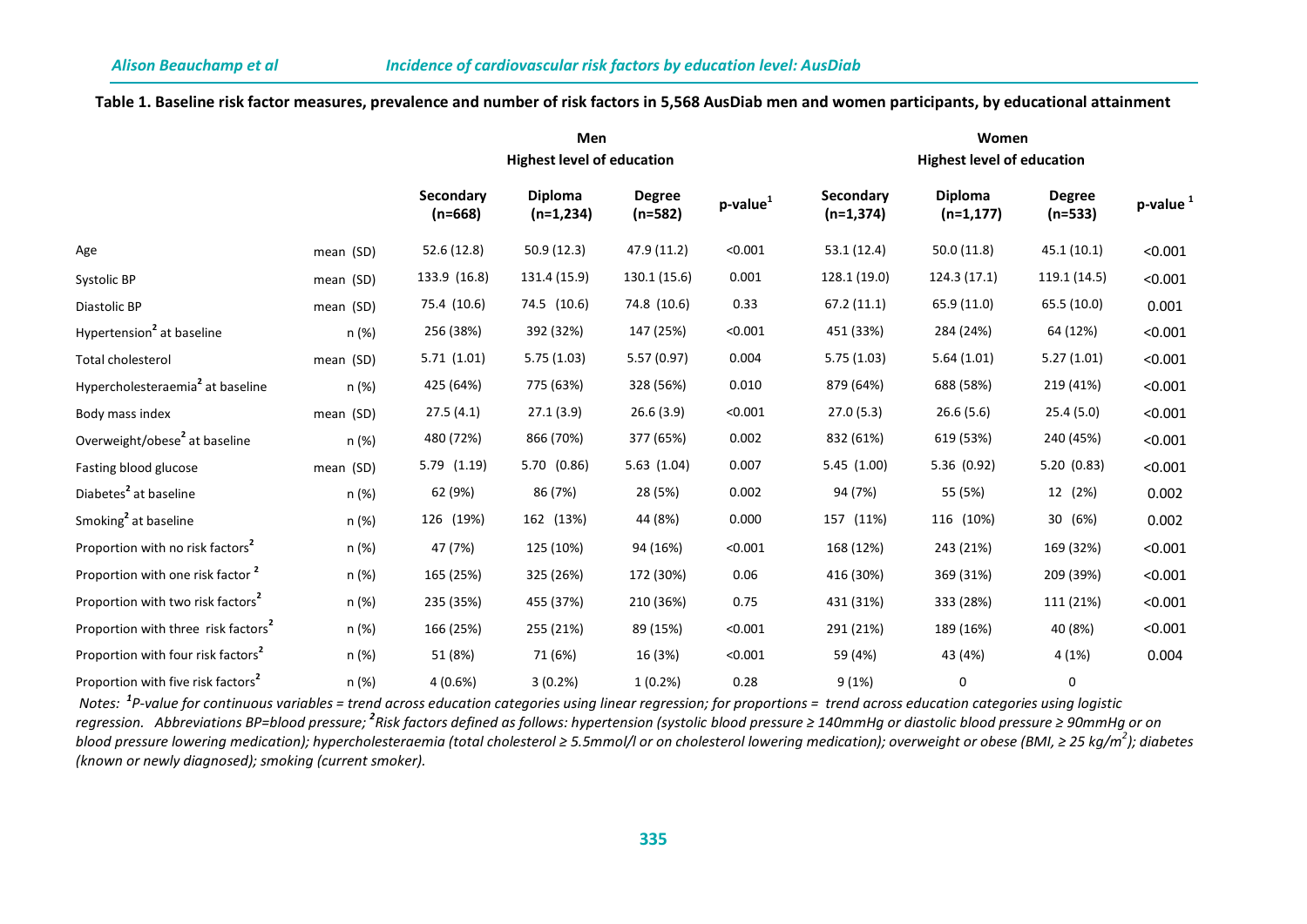|                          |                            |            | <b>Men</b>                        |               |                      | Women                             |                |               |                 |  |  |  |
|--------------------------|----------------------------|------------|-----------------------------------|---------------|----------------------|-----------------------------------|----------------|---------------|-----------------|--|--|--|
|                          |                            |            | <b>Highest level of education</b> |               |                      | <b>Highest level of education</b> |                |               |                 |  |  |  |
|                          |                            | Secondary  | <b>Diploma</b>                    | <b>Degree</b> | p-value <sup>2</sup> | Secondary                         | <b>Diploma</b> | <b>Degree</b> | $p$ -value $^2$ |  |  |  |
| Systolic BP              | mean (SD) if "not at risk" | 124.4(9.3) | 123.4(9.1)                        | 123.8 (9.8)   | 0.38                 | 118.7(11.0)                       | 117.6(11.1)    | 115.7(10.3)   | < 0.001         |  |  |  |
| Diastolic BP             | mean (SD) if "not at risk" | 73.1(9.1)  | 72.1(8.8)                         | 72.4(8.7)     | 0.20                 | 65.7(9.9)                         | 64.6 (10.2)    | 65.0(9.7)     | 0.06            |  |  |  |
| Total cholesterol        | mean (SD) if "not at risk" | 4.75(0.52) | 4.80(0.47)                        | 4.77(0.50)    | 0.72                 | 4.78(0.52)                        | 4.75(0.51)     | 4.63(0.62)    | 0.010           |  |  |  |
| Body mass index          | mean (SD) if "not at risk" | 23.0(1.6)  | 23.0(1.6)                         | 22.8(1.5)     | 0.30                 | 22.4(1.7)                         | 22.3(1.8)      | 21.9(1.8)     | 0.002           |  |  |  |
| Fasting blood<br>glucose | mean (SD) if "not at risk" | 5.38(0.32) | 5.37(0.35)                        | 5.33(0.31)    | 0.032                | 5.19(0.36)                        | 5.17(0.39)     | 5.07(0.36)    | < 0.001         |  |  |  |

#### **Table 2. Mean risk factor measurements in those AusDiab men and women considered "low risk"<sup>1</sup> at baseline, by educational attainment**

*Notes: <sup>1</sup> "Low risk" defined for each risk factor as follows: : For hypertension, systolic blood pressure < 140mmHg or diastolic blood pressure < 90mmHg & not on blood pressure lowering medication; for cholesterol < 5.5mmol/l & not on treatment; BMI, 25 , < 25 kg/m2 or less; for diabetes, no known or newly diagnosed diabetes; for fasting blood glucose ≤6.0mmol/L; for smoking former or non-smoker <sup>2</sup> P-value for continuous variables = trend across education categories using linear regression; Abbreviations; BP=blood pressure; SD=standard deviation*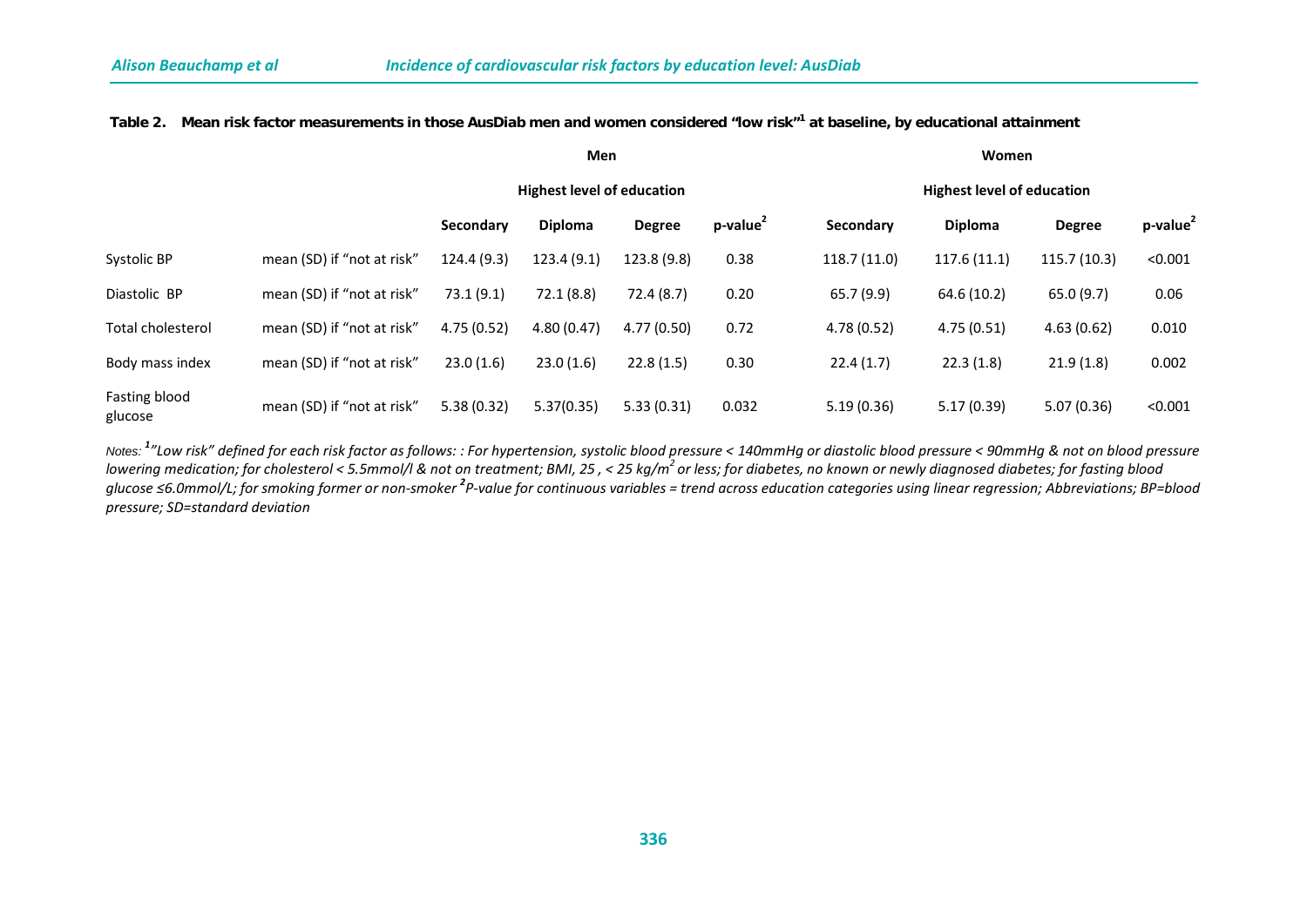|                                                                                        |                  | Model $11$ |              |         |              |      |                             | Model $2^2$ |                | Model $33$ |                 |         |                 |                                           |  |
|----------------------------------------------------------------------------------------|------------------|------------|--------------|---------|--------------|------|-----------------------------|-------------|----------------|------------|-----------------|---------|-----------------|-------------------------------------------|--|
|                                                                                        |                  |            |              |         |              |      |                             | Men         |                |            |                 |         |                 |                                           |  |
|                                                                                        |                  | Secondary  |              | Diploma |              |      | Secondary                   |             | <b>Diploma</b> |            | Secondary       |         | Diploma         |                                           |  |
|                                                                                        | $\boldsymbol{n}$ | OR         | (95% CI)     | 0R      | (95% CI)     | OR   | (95% CI)                    | 0R          | (95% CI)       | 0R         | (95% CI)        | OR      | (95% CI)        | (reference<br>category for<br>all models) |  |
| Hypertension: "Low risk" <sup>4</sup> at baseline<br>to "High risk"* at follow-up      | 241              | 1.09       | (0.83, 1.41) | 1.08    | (0.84, 1.38) | 0.93 | (0.70, 1.22)                | 0.97        | (0.76, 1.24)   | 0.94       | $(0.70 - 1.24)$ | 1.10    | $(0.85 - 1.43)$ | 1.00                                      |  |
| Total cholesterol: "Low risk" <sup>4</sup> at<br>baseline to "High risk"* at follow-up | 162              | 0.97       | (0.61, 1.55) | 0.81    | (0.52, 1.25) | 0.94 | (0.58, 1.52)                | 0.79        | (0.51, 1.23)   | 1.01       | $(0.61 - 1.68)$ | 0.77    | $(0.49 - 1.22)$ | 1.00                                      |  |
| Body mass index: "Low risk" <sup>4</sup> at<br>baseline to "High risk"* at follow-up   | 177              | 0.93       | (0.60, 1.46) | 1.14    | (0.75, 1.71) | 1.02 | (0.64, 1.63)                | 1.21        | (0.80, 1.84)   | 0.88       | $(0.45 - 1.6)$  | 1.08    | $(0.65 - 1.78)$ | 1.00                                      |  |
| No diabetes at baseline to diabetes at<br>follow-up                                    | 90               | 2.05       | (1.32, 3.18) | 0.88    | (0.47, 1.65) | 1.71 | (1.10, 2.66)                | 0.78        | (0.41, 1.48)   | 1.55       | $(0.97 - 2.49)$ | 0.69    | $(0.36 - 1.29)$ | 1.00                                      |  |
|                                                                                        |                  |            |              |         |              |      | Women                       |             |                |            |                 | Diploma |                 |                                           |  |
|                                                                                        |                  | Secondary  |              | Diploma |              |      | Secondary<br><b>Diploma</b> |             | Secondary      |            | Degree          |         |                 |                                           |  |
|                                                                                        | $\boldsymbol{n}$ | 0R         | (95% CI)     | 0R      | (95% CI)     | 0R   | (95% CI)                    | 0R          | (95% CI)       | 0R         | (95% CI)        | OR      | (95% CI)        | (reference<br>category for<br>all models) |  |
| Hypertension: " Low risk" <sup>4</sup> at baseline<br>to "High risk"* at follow-up     | 275              | 1.68       | (1.10, 2.56) | 1.41    | (0.90, 2.19) | 1.14 | (0.73, 1.77)                | 1.09        | (0.71, 1.68)   | 1.00       | $(0.63 - 1.59)$ | 0.99    | $(0.62 - 1.60)$ | 1.00                                      |  |
| Total cholesterol. "Low risk" <sup>4</sup> at<br>baseline to "High risk"* at follow-up | 260              | 1.44       | (0.95, 2.19) | 1.34    | (0.85 2.12)  | 1.20 | (0.76, 1.90)                | 1.27        | (0.80, 2.02)   | 1.10       | $(0.68 - 1.76)$ | 1.20    | $(0.76 - 1.89)$ | 1.00                                      |  |
| Body mass index. "Low risk" <sup>4</sup> at<br>baseline to "High risk"* at follow-up   | 311              | 1.51       | (1.01, 2.27) | 1.69    | (1.23, 2.33) | 1.54 | (1.04, 2.27)                | 1.70        | (1.24, 2.34)   | 1.34       | $(0.82 - 2.17)$ | 1.48    | $(0.98 - 2.24)$ | 1.00                                      |  |
| No diabetes at baseline to diabetes at<br>follow-up                                    | 86               | 3.20       | (1.36, 7.50) | 2.68    | (1.14, 6.31) | 3.09 | (1.28, 7.42)                | 2.65        | (1.11, 6.30)   | 2.69       | $(1.04 - 6.98)$ | 2.52    | $(1.01 - 6.30)$ | 1.00                                      |  |

#### **Table 3. Risk of incident risk factors at 5-year follow-up in men and women AusDiab participants according to educational attainment**

Notes: <sup>1</sup>Model 1 unadjusted; <sup>2</sup>Model 2 adjusted for age and ethnicity; <sup>3</sup>Model 3 adjusted for age, ethnicity and baseline measures of: systolic and diastolic blood pressure; or total cholesterol; or body mass index; or fasting blood glucose; <sup>4</sup> "Low risk" defined for each risk factor as follows ("High risk" has the opposite definition in each case): For hypertension, systolic blood pressure < 140mmHg or diastolic blood *pressure < 90mmHg and not on blood pressure lowering medication; for cholesterol < 5.5mmol/l and not on treatment; for BMI < 25 kg/m<sup>2</sup> ; for diabetes, no known or newly diagnosed diabetes: Abbreviations OR=Odds ratio; CI=confidence interval.*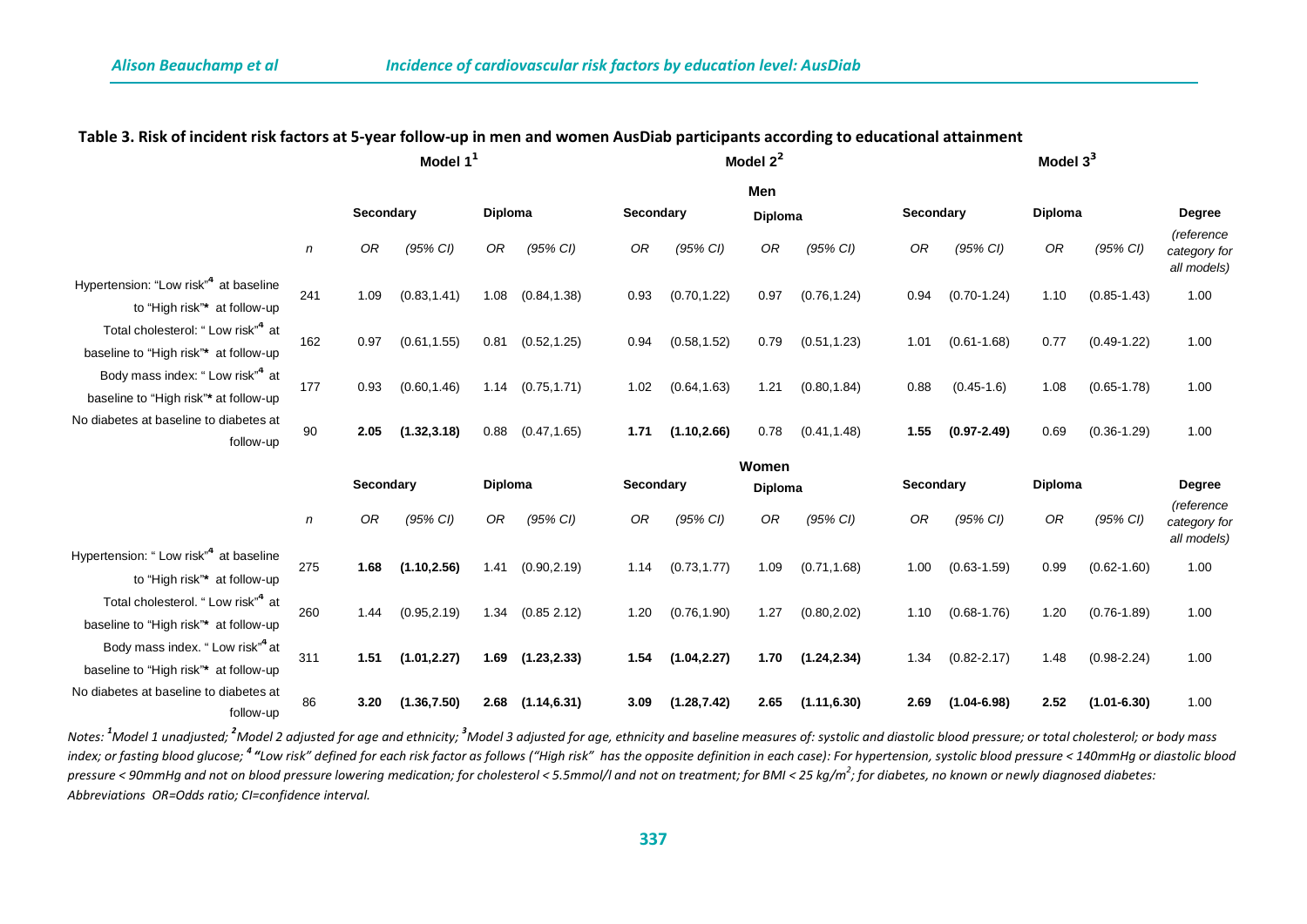## **Table 4. Difference in the number of risk factors1 between baseline and 5 year follow up in male and female AusDiab participants according to educational attainment**

**Model 1 – adjusted for baseline risk factor number<sup>2</sup> Model 2 – adjusted for baseline risk factor number, age & ethnicity**

|                                                                           | Secondary   |                 | <b>Diploma</b> |                 | Degree | p for<br>trend $^{\circ}$ |             | Secondary       |             | <b>Diploma</b>  |      | p for<br>trend <sup>3</sup> |
|---------------------------------------------------------------------------|-------------|-----------------|----------------|-----------------|--------|---------------------------|-------------|-----------------|-------------|-----------------|------|-----------------------------|
| Increase in mean number of risk factors<br>between baseline and follow up | coefficient | (95% CI)        | coefficient    | (95% CI)        | ref    |                           | coefficient | (95% CI)        | coefficient | (95% CI)        | ref  |                             |
| Men                                                                       | 0.09        | $(-0.01, 0.19)$ | 0.02           | $(-0.05, 0.09)$ | 0.00   | 0.06                      | 0.08        | $(-0.02, 0.18)$ | 0.01        | $(-0.06, 0.09)$ | 0.00 | 0.09                        |
| Women                                                                     | 0.14        | (0.06, 0.21)    | 0.11           | (0.04, 0.18)    | 0.00   | 0.006                     | 0.10        | (0.02, 0.19)    | 0.09        | (0.02, 0.17)    | 0.00 | 0.06                        |

*Notes: <sup>1</sup> Presence of each risk factor defined as follows: For hypertension, systolic blood pressure < 140mmHg or diastolic blood pressure < 90mmHg and not on blood pressure*  lowering medication; for cholesterol < 5.5mmol/l and not on treatment; for BMI < 25 kg/m<sup>2</sup>; for diabetes, no known or newly diagnosed diabetes. <sup>2</sup> All models adjusted for baseline *number of risk factors. <sup>3</sup> p for trend across educational categories using linear regression: Abbreviations CI=confidence interval.*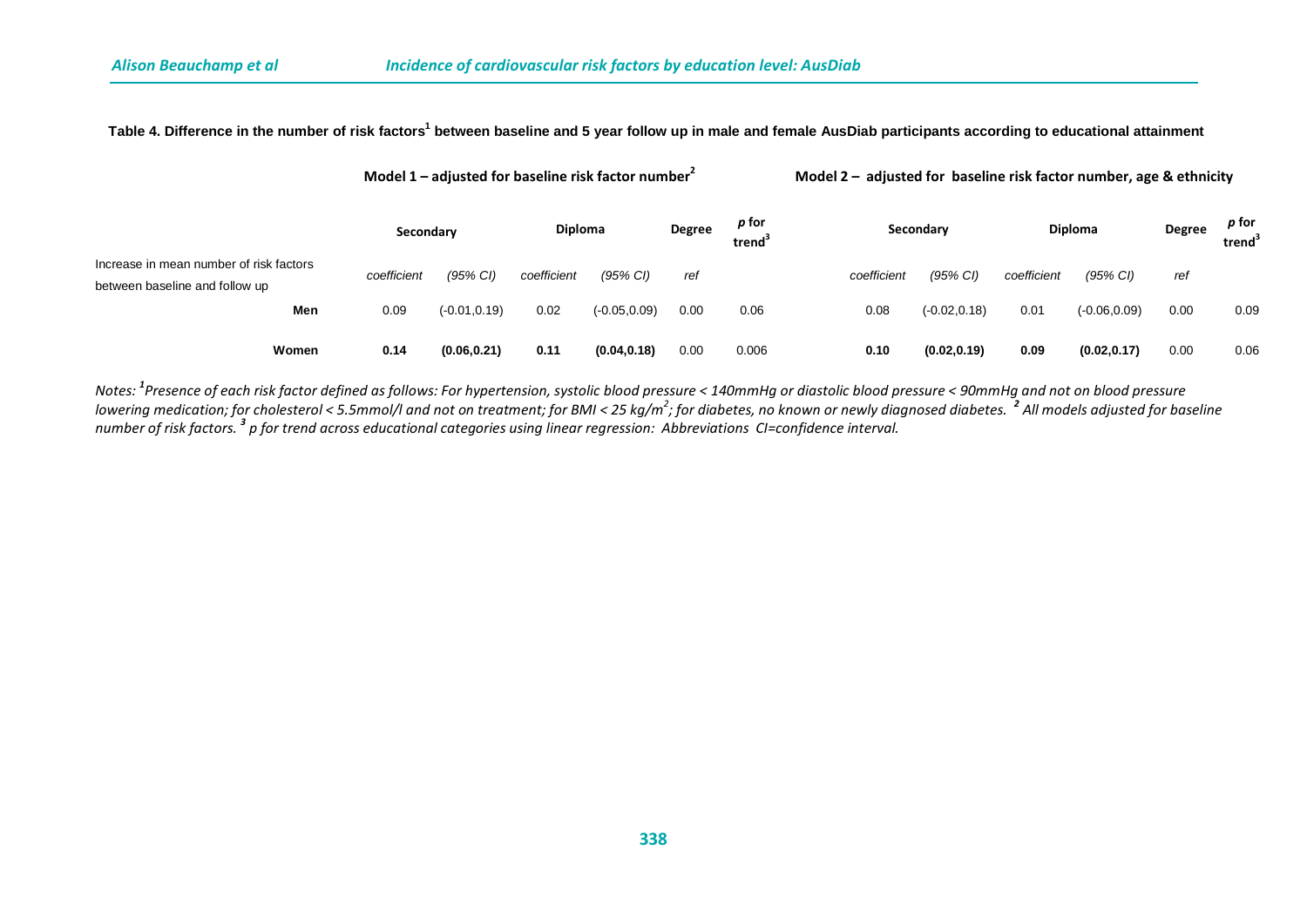#### **Change in smoking status**

The proportions of current smokers decreased between baseline and follow up in most educational groups (data not shown). Participants with lower education were more likely to stop smoking between baseline and follow up, than those with higher education. Among men, age and ethnicity-adjusted odds ratios for smoking cessation for secondary compared to tertiary education were 2.55 (95%CI 1.31-4.94), and for diploma compared to tertiary education, 1.78 (95%CI 1.01-3.15). For women, the corresponding odds ratios were 3.74 (95% CI 1.42-9.86) and 2.54 (95%CI 0.95- 6.82), respectively.

#### **Increase in the number of risk factors**

After adjusting for age and ethnicity, and for the number of risk factors at baseline, women with lower education had an increased mean number of risk factors at follow up compared to women with higher education (increased by 0.10, (95%CI 0.02- 0.19) for secondary education and 0.09, (95% CI 0.02-0.17) for diploma education in comparison to degree-level education). No relationship was observed for males.

## **Discussion**

#### **Overall findings**

This study found that over 5 years, lower education was positively associated with the onset of overweight/ obesity in women, and of diabetes in both men and women. The likelihood of accumulating a higher number of risk factors between baseline and follow up was greater for lower compared to higher educated women.

#### **Strengths and limitations**

This contemporary study was undertaken on a large sample with accurate measurement of risk factors. However, there was a significant loss to follow-up, and so the sample may not be representative of the Australian population, limiting the generalisability of the results from this study. Non-attendance was associated with lower educational attainment in both men and women and this may lead to some selection bias and possible underestimation of our findings. In addition, the prevalence of smoking was higher among non-attendees. However, this was the case for all educational groups and therefore would be unlikely to affect our findings concerning the

relationship between education and smoking. We described risk using categories rather than continuous measurements. There is known to be a continuous relationship between risk factor levels and risk of disease; as a risk factor progressively increases, so too does the risk of developing CVD (Law 2002). While our results therefore do not present information regarding risk accumulation across the entire risk spectrum, describing development of high risk in this manner may be more meaningful and applicable to clinicians. For example, clinical guidelines for the prevention of atherosclerotic heart disease use risk factor cut-off points as indicators of treatment (National Heart Foundation 2007; Pearson et al 2002: European Society of Cardiology 2007).

While we used one indicator only to measure SEP, education is considered a robust measure as it is relatively easy to measure, has high response rates, tends to exclude fewer members of the population than occupational-based measures, and is less likely to change after adulthood than other indicators (Shavers 2007, Dutton et al 2005). Many studies have demonstrated consistent associations between education level and CVD risk factors, both singly and accumulated *(*Helmert et al 1990; Winkleby et al 1992; Luoto et al 1994; Choiniere et al 2000; Yu et al 2000; Stelmach et al 2004; Maty et al 2005; Robbins et al 2005). Educational attainment has also been shown to have a strong association with CVD mortality (Winkleby et al 1992; Kilander et al 2001; Lee et al 2005). There are several mechanisms through which education might influence health status. For example, education provides knowledge and life skills that allow people to gain ready access to information and health promotion resources (Adler and Newman 2002). Individuals with higher education may also be more likely to have better work and economic conditions and psychological resources, although the stability of education can sometimes mask changes in an individual's circumstances. It is important to note however, that no single indicator will capture all aspects of SEP.

The meaning of educational attainment will also vary between different birth cohorts as school leaving age increases, or higher education becomes more widely available. For example, in Australia in 1945, the majority of school children completed only 2-3 years of secondary education, whereas in 1971, more than half completed 4 years. In 1939,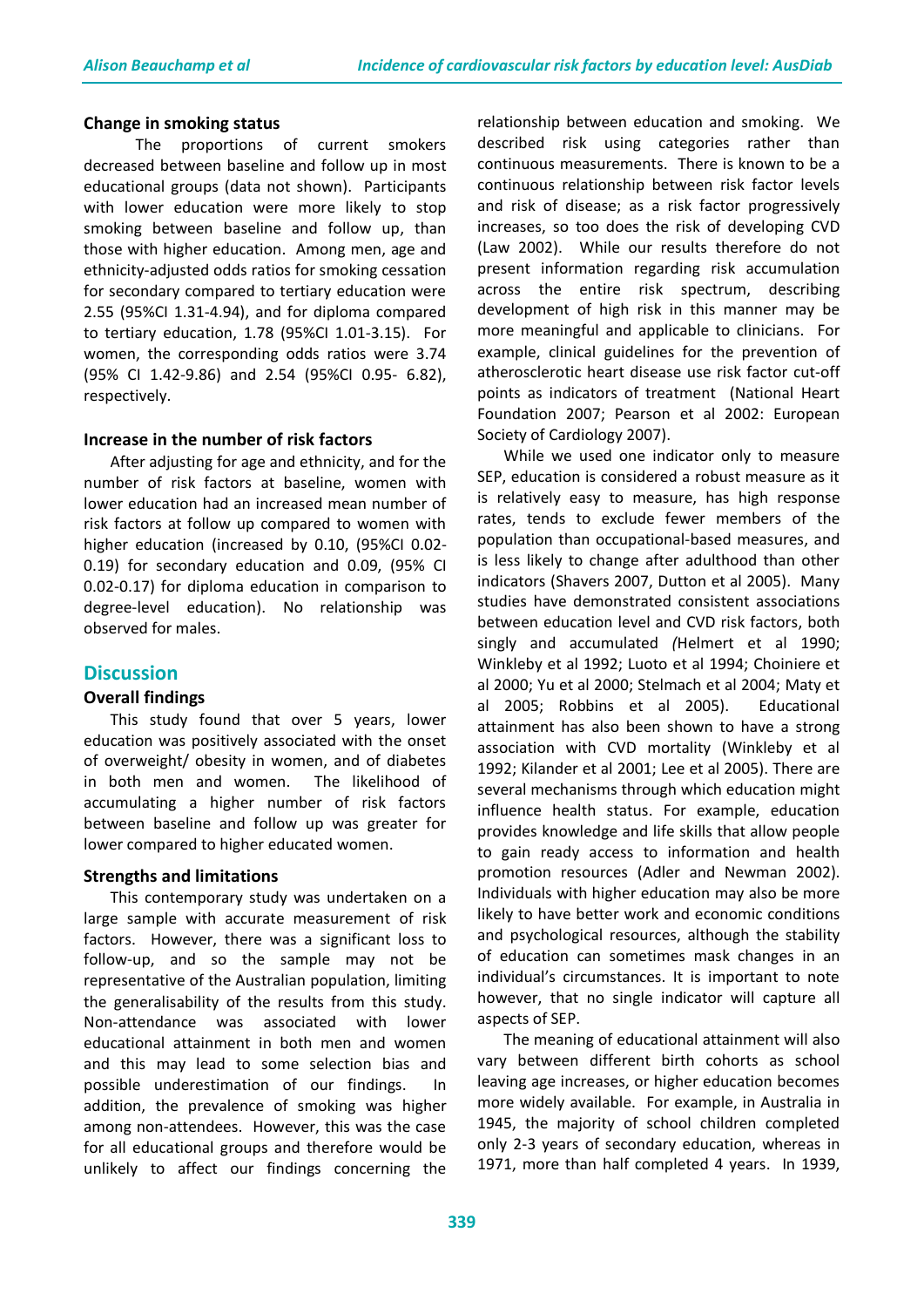less than 3 percent of adults aged 17-22 were in full-time tertiary education; in 1971 this was 9 percent (Encel 1972). It is difficult to assess the effect of this upon our results. Our analysis controlled for age, which may have mediated some of the effects of changes in education policy, nevertheless this may prove to be an important limitation on the use of educational attainment as a measurement of SEP in longitudinal studies that contain multiple birth cohorts.

## **Individual risk factors**

Consistent with our findings, several longitudinal studies report that lower SEP is associated with incident overweight or obesity over time (Ball et al 2002; Coogan et al 2010). We also found that lower educated women of normal weight were more likely to progress to incident overweight or obesity than were those with higher education. This may be driven by the higher mean BMI observed at baseline among women with lower education, as the association was no longer significant after adjustment for baseline BMI. There was no educational gradient seen in BMI among men of normal weight, possibly accounting for some of the differences seen in our study between men and women. Gender-related differences in the social gradient in BMI gain have also been reported by others, although findings are conflicting (Matheson et al 2008; Ross et al 2007; Dennis et al 2000; Sundquist and Johansson 1998). Overweight or obesity has previously been associated with other risk factors such as diabetes and systolic blood pressure (Dennis et al 2000). Therefore, the contribution of BMI to future socioeconomic gradients in CVD is potentially of great importance, particularly among women.

Other studies also report that diabetes incidence is inversely associated with SEP (Kumari et al 2004; Maty et al 2005; Maty et al 2010; Krishnan et al 2010; Lidfeldt et al 2007). The greater incidence of diabetes among lower educated women in our study may be related to the co-existing increases seen in overweight and obesity. Several studies report an attenuation of the effect of SEP on incident diabetes after adjusting for BMI (Maty et al 2005; Robbins et al 2005; Krishnan et al 2010; Lidfeldt et al 2007), suggesting that obesity is an important mediator in this relationship. However, in our study, the social gradient in diabetes is much stronger than that seen for BMI, implying that other factors may play a part.

There was no educational gradient seen in incident hypertension in either men or women. Few studies have examined incident hypertension according to SEP, with most finding that education, income and neighbourhood are all predictors of onset of this risk factor (Diez Roux et al 2002; Dyer et al 1999; Vargas et al 2000; Conen et al 2000). The lack of a significant finding in our study may reflect small numbers of incident hypertension. While there was no educational gradient seen in mean systolic blood pressure among men who were "not at risk" for hypertension at baseline (Table 2), a gradient was apparent when the total population was examined (including those on anti-hypertensive medication). This may indicate educational differences in the treatment of hypertension among men.

We found the prevalence of smoking declined across all socio-economic groups, apart from among women with degree level education. Similar to other studies, the pattern was one of a greater decrease among the lower educated (Kanjilal et al 2006; Lyratzopolous et al 2006; Strand and Tverdal 2006). These findings are likely to reflect secular trends in smoking due to the effect of public health policies such as increased tobacco taxation. This strategy is considered one of the most effective deterrents to smoking, and has been shown to be effective among lower SEP groups in some settings including Australia (White et al 2003). Overall our findings are encouraging, as smoking has previously been shown to contribute to approximately 30% of the excess risk of CVD mortality among lower SEP groups (Jha et al 2006).

## **Multiple risk factors**

It is known that having more than one risk factor can accelerate the development of atherosclerosis and CVD mortality (Lowe et al 1998; Berenson et al 1998), and that socio-economic disadvantage is inversely associated with the number of risk factors present (AIHW 2005). The pattern of a smaller number of risk factors in higher SEP groups and a greater number in lower SEP groups seen in our study has been observed by others (AIHW 2005; Karlamangla et al 2005), however, few studies have examined the accumulation of risk factors over time according to SEP (Dupre 2008; Karlamangla et al 2005). One United States study, utilising 20 years of data from the National Health and Nutrition Epidemiologic Follow-up Study, reported that education was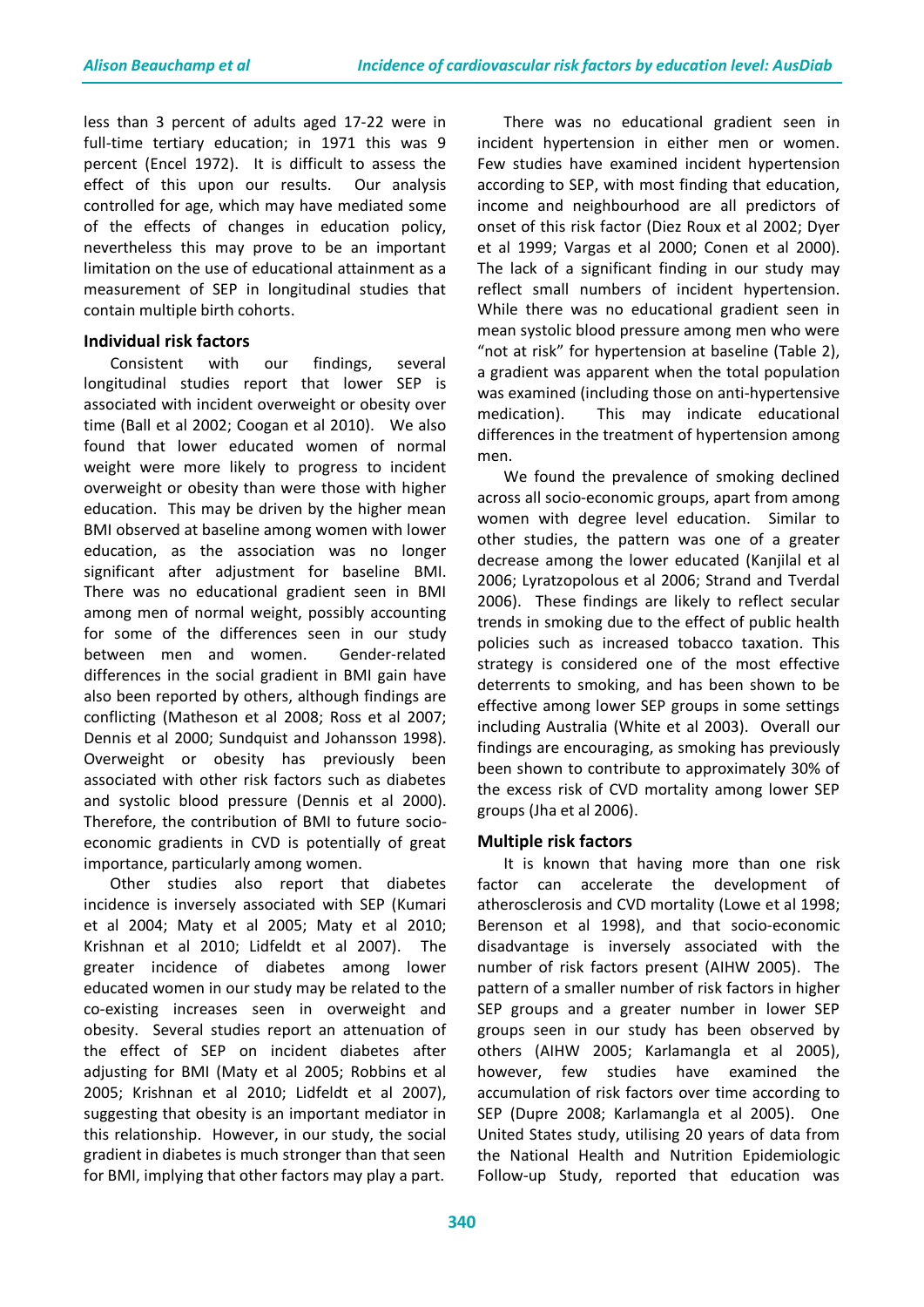associated with the accumulation of behavioural risk factors for CVD, namely smoking, alcohol and obesity (Dupre 2008). Our results also showed that women with lower education were more likely than those with higher education to increase their number of risk factors over time, potentially contributing to continued socio-economic gradients in CVD in the future.

#### **Implications**

Our findings have important implications for the future burden of CVD among lower educated groups. They suggest that people with less education carry a greater burden of individual cardiovascular risk factors, and are also more likely to progress to an overall increased risk. Our findings also suggest that more educated participants, particularly females, are less likely to develop incident risk factors, which together with the existing social gradient, will potentially lead to increased gradients over time. These findings thus reinforce the need to direct intervention efforts towards reducing socio-economic differences in CVD.

Not only do our results have implications for the development of CVD, but for other risk factors and conditions more broadly. Obesity has been associated with a wide range of chronic conditions such as diabetes, hypertension, kidney disease, and certain cancers (Field et al 2001; Kramer et al 2005; Wang et al 2008). Being obese also influences the ability to successfully manage many chronic conditions such as arthritis (Ogden et al 2007; AIHW 2005). It is therefore possible that educational gradients in the incidence of these risk factors will adversely impact upon educational gradients in chronic diseases overall.

The implications of the gender-based differences seen in our study are also of interest. The adverse effects of cardiovascular risk factors have previously been shown to be stronger for women compared to men (Chrysohoou et al 2003; Yu et al 2000). For example in the INTERHEART study, the population attributable risk for hypertension was 36% in women and 19% in men (Yusuf et al 2004). Diabetes has also been associated with a higher risk of CHD in women than in men (Haffner et al 1997), although this may be due to the fact that women also tend to have a higher number of coexisting risk factors than men (Kanaya et al 2002; Oda et al 2006). The reasons for these gender-based differences in CVD risk are unclear although patho-physiological factors, or treatment differences, may play a role (Vaccarino 2010). In addition, CVD risk factors have been more consistently and strongly associated with SEP among women compared to men (Strand and Tverdal 2006; Lyrotzopolous et al 2006; Luepker et al 1993; Bennett 1995; Yu et al 2000; Helmert et al 1990). Findings such as ours, that show an increased incidence of major risk factors among women, suggest that social gradients in CVD events will continue to widen among women.

## **Conclusion**

Our findings provide evidence for the association between SEP and incident cardiovascular risk factors for CVD in a cohort of Australian men and women. Among women in particular, lower education was associated with an increased risk of developing both individual and accumulated CVD risk factors over a 5-year period. These findings suggest that educational inequalities in CVD will continue into the future.

## **Acknowledgements**

The AusDiab study, co-coordinated by the Baker IDI Heart and Diabetes Institute, gratefully acknowledges the generous support given by:

National Health and Medical Research Council (NHMRC grant 233200), Australian Government Department of Health and Ageing. Abbott Australasia Pty Ltd, Alphapharm Pty Ltd, AstraZeneca, Bristol-Myers Squibb, City Health Centre-Diabetes Service-Canberra, Department of Health and Community Services - Northern Territory, Department of Health and Human Services – Tasmania, Department of Health – New South Wales, Department of Health – Western Australia, Department of Health – South Australia, Department of Human Services – Victoria, Diabetes Australia, Diabetes Australia Northern Territory, Eli Lilly Australia, Estate of the Late Edward Wilson, GlaxoSmithKline, Jack Brockhoff Foundation, Janssen-Cilag,, Kidney Health Australia, Marian & FH Flack Trust, Menzies Research Institute, Merck Sharp & Dohme, Novartis Pharmaceuticals, Novo Nordisk Pharmaceuticals, Pfizer Pty Ltd, Pratt Foundation, Queensland Health, Roche Diagnostics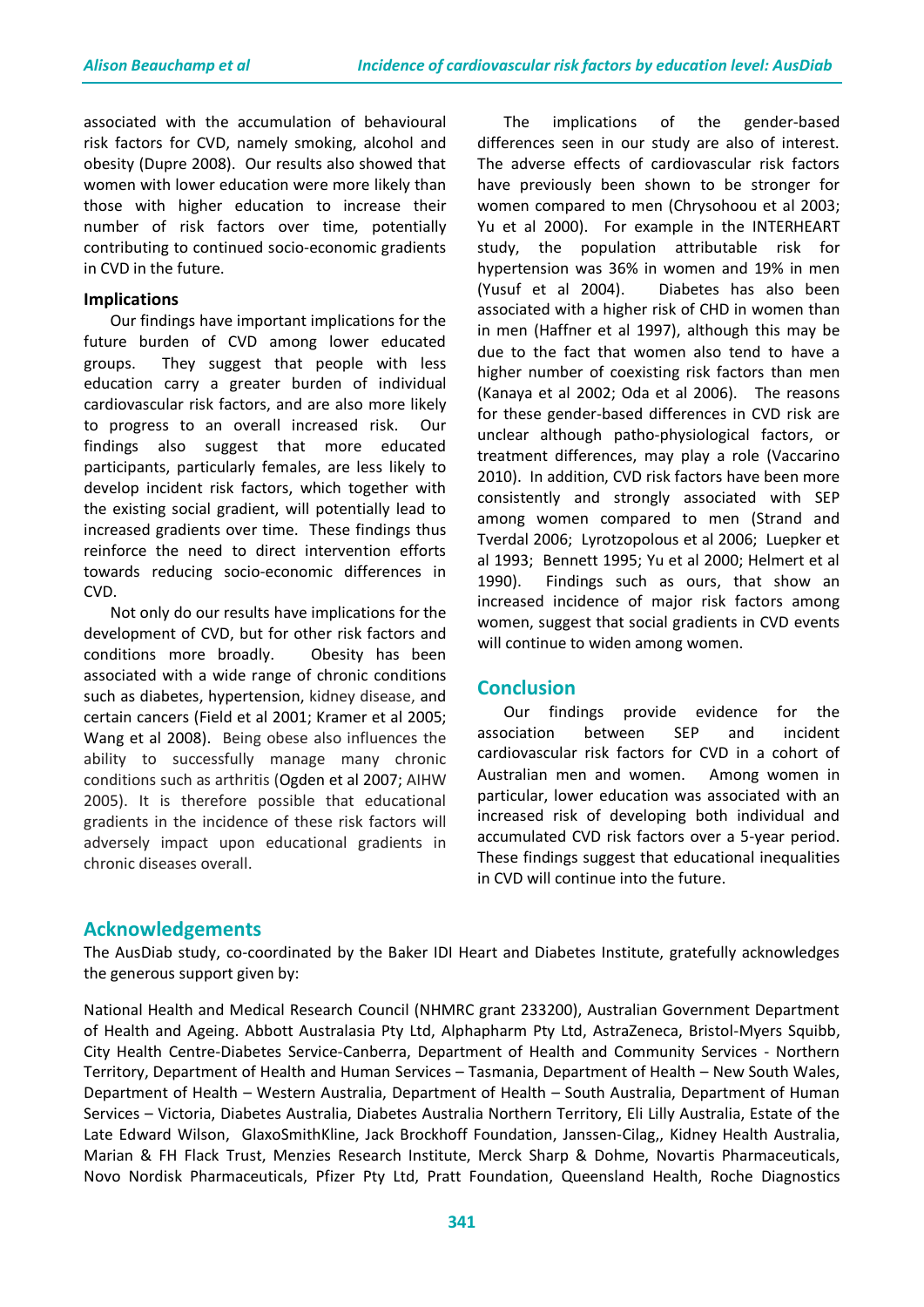Australia, Royal Prince Alfred Hospital, Sydney, Sanofi Aventis, Sanofi Synthelabo. Also, for their invaluable contribution to the set-up and field activities of AusDiab, we are enormously grateful to A Allman, B Atkins, S Bennett, A Bonney, S Chadban, M de Courten, M Dalton, D Dunstan, T Dwyer, H Jahangir, D Jolley, D McCarty, A Meehan, N Meinig, S Murray, K O'Dea, K Polkinghorne, P Phillips, C Reid, A Stewart, R Tapp, H Taylor, T Whalen, F Wilson and Paul Zimmet.

## **Funding**

This work was supported by the National Health and Medical Research Council (NHMRC) (ID No. 465352 for AB, ID No. 390109 for GT, ID No. 586623 for JS). AP is funded by a VicHealth Fellowship.

## **References**

- Australian Institute of Health and Welfare: O'Brien K. (2005) Living dangerously: Australians with multiple risk factors for cardiovascular disease. Bulletin No. 24, AIHW Cat. No. AUS 57, Canberra: AIHW. <http://www.aihw.gov.au/publications/aus/bulletin24/bulletin24.pdf>
- Australian Institute of Health and Welfare: Moon L and A Waters. (2006) Socioeconomic inequalities in cardiovascular disease in Australia: current picture and trends since the 1990s. Bulletin No. 37. AIHW cat. no. AUS 74. Canberra: AIHW.

<http://www.aihw.gov.au/publications/aus/bulletin37/bulletin37.pdf>

- Ball K, Crawford D, Ireland P and Hodge A. (2002) Patterns and demographic predictors of 5-year weight change in a multi-ethnic cohort of men and women in Australia. *Public Health Nutrition*, 6, 269–280. [http://journals.cambridge.org/action/displayFulltext?type=1&fid=628380&jid=PHN&volumeId=6&iss](http://journals.cambridge.org/action/displayFulltext?type=1&fid=628380&jid=PHN&volumeId=6&issueId=03&aid=567488) [ueId=03&aid=567488](http://journals.cambridge.org/action/displayFulltext?type=1&fid=628380&jid=PHN&volumeId=6&issueId=03&aid=567488)
- Ball K and Crawford D. (2005) Socio-economic status and weight change in adults: a review. *Social Science and Medicine*, 60, 1987-2010.
	- <http://linkinghub.elsevier.com/retrieve/pii/S0277953604004678>
- Beauchamp A, Peeters A, Wolfe R, Turrell G, Harriss L, Giles G, English D, McNeil J, Magliano D, Harrap S, Liew D, Hunt D and Tonkin A. (2010) Inequalities in cardiovascular disease mortality: the role of behavioural, physiological and social risk factors. *Journal of Epidemiology and Community Health*, 64,542-548.

<http://jech.bmj.com/content/64/6/542.abstract>

- Berenson G, Srinivasan S, Bao W, Newman W, Tracey R and Wattigney W. (1998) Association between multiple cardiovascular risk factors and atherosclerosis in children and young adults. *New England Journal of Medicine*, 338, 1650-6. <http://www.nejm.org/doi/pdf/10.1056/NEJM199806043382302>
- Briganti E, J Shaw, S Chadban, P Zimmet, T Welborn, J McNeil and Atkins R. (2003) Untreated hypertension among Australian adults: the 1999-2000 Australian Diabetes, Obesity and Lifestyle study (AusDiab)<br>Medical Journal of Australia, 179, 135-139.
- *Medical Journal Com.au/public/issues/179\_03\_040803/bri10876\_fm.pdf*<br>Choiniere RP. Lafontaine P and Edwards A. (2000) Distribution of cardiovascular disease risk factors by socioeconomic status among Canadian adults. *Canadian Medical Association Journal* 162(9 Suppl), S13-24. <http://www.ncbi.nlm.nih.gov/pubmed/10813023>
- Conen D, Glynn R, Ridker P, Buring J and Albert M. (2009) Socio-economic status, blood pressure progression and incident hypertension in a prospective cohort of female health professionals. *European Heart Journal*, 30, 1378-1384.

<http://eurheartj.oxfordjournals.org/content/30/11/1378>

Coogan P, Cozier Y, Krishnan S, Wise L, Adams-Campbell L, Rosenberg L and J Palmer. (2010) Neighborhood socioeconomic status in relation to 10-year weight gain in the Black Women's Health Study. *Obesity*, 18, 2064–2065.

<http://www.nature.com/oby/journal/v18/n10/abs/oby201069a.html>

- Dalton M, Cameron J, Zimmet P, Shaw J, Jolley D, Dunstan D and Welborn T. (2003) Waist circumference, waist-hip ratio and body mass index and their correlation with cardiovascular disease risk factors in Australian Adults. *Journal of Internal Medicine*, 254, 555-563. <http://onlinelibrary.wiley.com/doi/10.1111/j.1365-2796.2003.01229.x/full>
- Dennis, B., Pajak A, Pardo B, Davis C, Williams O and Piotrowski W. (2000) Weight gain and its correlates in Poland between 1983 and 1993*. International Journal of Obesity and Related Metabolic Disorders,* 24, 1507-13.

<http://cat.inist.fr/?aModele=afficheN&cpsidt=820499>

Diez Roux A, Chambless L, Stein Merkin S, Arnett D, Eigenbrodt M, Nieto J, Szklo M and Sorlie P. (2002) Socio-economic disadvantage and change in blood pressure associated with ageing. *Circulation*, 106, 703-710.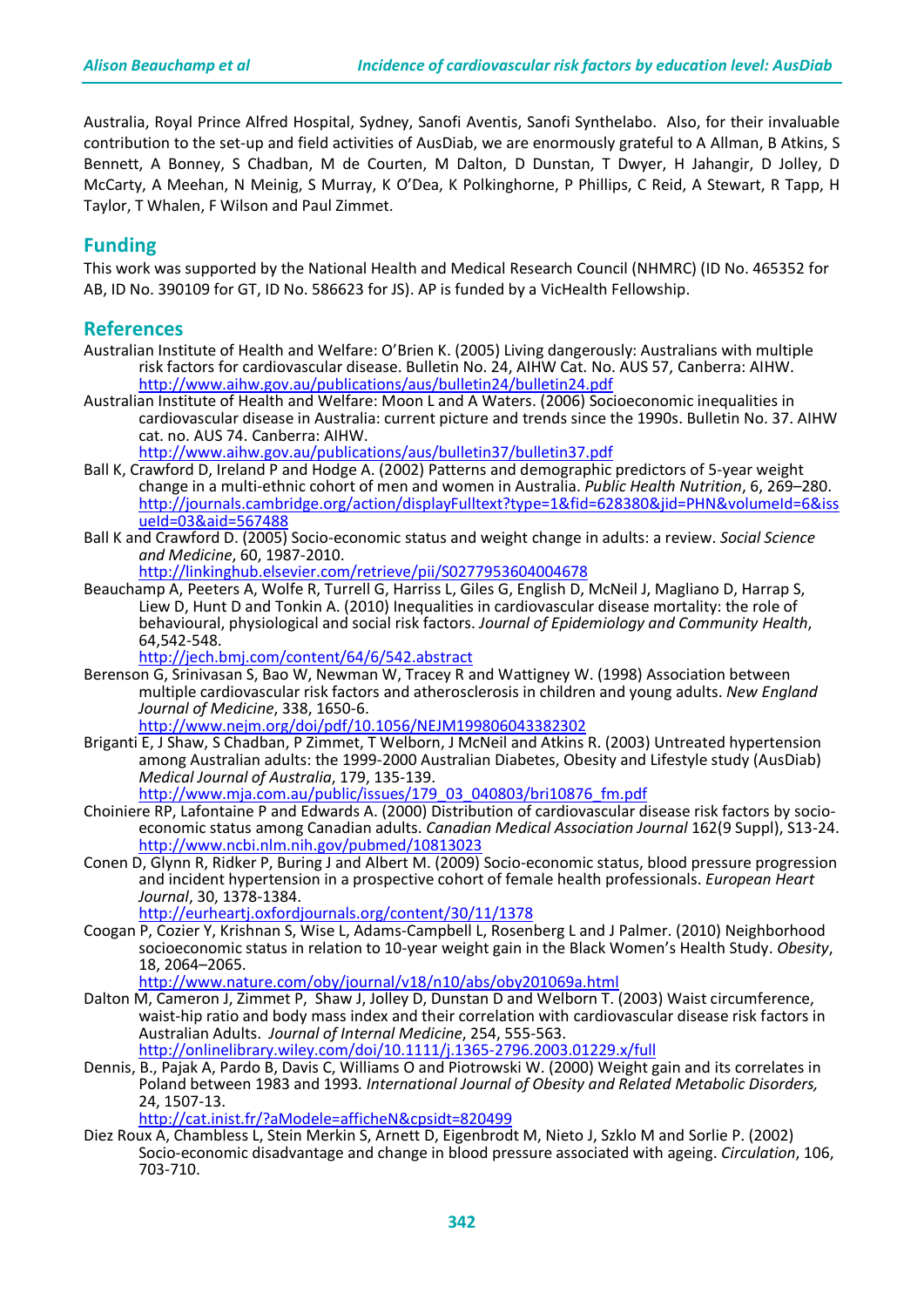<http://circ.ahajournals.org/cgi/content/short/106/6/703>

Dupre M. (2008) Educational differences in health risks and illness over the lifecourse: a test of cumulative disadvantage. Social Science Research, 37, 1253-1266.

dittp://www.sciencedirect.com/science?\_ob=ArticleURL&\_udi=B6WX8-4SW859B-<br>1& user=10& coverDate=12%2F31%2F2008&\_rdoc=1&\_fmt=high&\_orig=search&\_origin=search& [sort=d&\\_docanchor=&view=c&\\_searchStrId=1587127099&\\_rerunOrigin=google&\\_acct=C000050221](http://www.sciencedirect.com/science?_ob=ArticleURL&_udi=B6WX8-4SW859B-1&_user=10&_coverDate=12%2F31%2F2008&_rdoc=1&_fmt=high&_orig=search&_origin=search&_sort=d&_docanchor=&view=c&_searchStrId=1587127099&_rerunOrigin=google&_acct=C000050221&_version=1&_urlVersion=0&_userid=10&md5=8fc9cc4fedbbe68edd246b10c0910bd2&searchtype=a) [&\\_version=1&\\_urlVersion=0&\\_userid=10&md5=8fc9cc4fedbbe68edd246b10c0910bd2&searchtype=](http://www.sciencedirect.com/science?_ob=ArticleURL&_udi=B6WX8-4SW859B-1&_user=10&_coverDate=12%2F31%2F2008&_rdoc=1&_fmt=high&_orig=search&_origin=search&_sort=d&_docanchor=&view=c&_searchStrId=1587127099&_rerunOrigin=google&_acct=C000050221&_version=1&_urlVersion=0&_userid=10&md5=8fc9cc4fedbbe68edd246b10c0910bd2&searchtype=a) [a](http://www.sciencedirect.com/science?_ob=ArticleURL&_udi=B6WX8-4SW859B-1&_user=10&_coverDate=12%2F31%2F2008&_rdoc=1&_fmt=high&_orig=search&_origin=search&_sort=d&_docanchor=&view=c&_searchStrId=1587127099&_rerunOrigin=google&_acct=C000050221&_version=1&_urlVersion=0&_userid=10&md5=8fc9cc4fedbbe68edd246b10c0910bd2&searchtype=a)

- Dunstan D, Zimmet P, Welborn T, Cameron A, Shaw J, De Courten M, Jolley D, McCarty D and the AusDiab Steering Committee. (2002) The Australian Diabetes, Obesity and Lifestyle study (AusDiab) – methods and response rates. *Diabetes Research and Clinical Practice*, 57, 119-129. [http://www.diabetesresearchclinicalpractice.com/article/S0168-8227\(02\)00025-6/abstract](http://www.diabetesresearchclinicalpractice.com/article/S0168-8227(02)00025-6/abstract)
- Dutton T, Turrell G and Oldenburg B. (2005) Measuring socioeconomic position in population health monitoring and health research, Health Inequalities Monitoring Series No. 2, Queensland University of Technology, Brisbane.
- Dyer A, Liu K, Walsh M, Kiefe C, Jacobs D and Bild D. (1999) Ten-year incidence of elevated blood pressure and its predictors: the CARDIA study. *Journal of Human Hypertension*, 13, 13-21. <http://www.nature.com/jhh/journal/v13/n1/abs/1000740a.html>
- European Society of Cardiology and Other Societies on Cardiovascular Disease Prevention in Clinical Practice. (2007) European guidelines on cardiovascular disease prevention in clinical practice: executive summary. European Journal of Cardiovascular Prevention & Rehabilitation 14(Supp 2): E1-E40. <http://eurheartj.oxfordjournals.org/content/28/19/2375.full>
- Ford E and Cooper R. (1991) Risk factors for hypertension in a national cohort study. *Hypertension*, 18, 598- 606.

<http://hyper.ahajournals.org/cgi/content/short/18/5/598>

- Helmert U, Shea H and Greiser E. (1990) Relationship of social class characteristics and risk factors for coronary heart disease in West Germany. *Public Health* 104, 399-416. <http://www.ncbi.nlm.nih.gov/pubmed/2274644>
- Jha P, Chaloupka F, Corrao M and Jacob B. (2006) Reducing the burden of smoking world-wide: effectiveness of interventions and their coverage*. Drug and Alcohol Review,* 25, 597-609. <http://onlinelibrary.wiley.com/doi/10.1080/09595230600944511/abstract>
- Kanjilal S, Gregg E, Cheng Y, Zhang P, Nelson D, Mensah G and Beckles G. (2006) Socio-economic status and trends in disparities in 4 major risk factors for cardiovascular disease among US adults, 1971-2002*. Archives Internal Medicine*, 166, 2348-2355. <http://www.ncbi.nlm.nih.gov/pubmed/17130388>
- Kaplan G and Keill J. (1993) Socio-economic factors and cardiovascular disease: a review of the literature.

*Circulation*, 88, 1973-1998. <http://circ.ahajournals.org/cgi/content/short/88/4/1973>

- Karlamangla A, Singer B, Williams D, Schwartz J, Matthews K, Kiefe C and Seeman T. (2005) Impact of socio- economic status on longitudinal accumulation of cardiovascular risk in young adults: the CARDIA Study (USA). *Social Science & Medicine,* 60, 999-1015. <u>[http://www.sciencedirect.com/science?\\_ob=ArticleURL&\\_udi=B6VBF-4D98GNM-](http://www.sciencedirect.com/science?_ob=ArticleURL&_udi=B6VBF-4D98GNM-2&_user=7343059&_coverDate=03%2F01%2F2005&_rdoc=1&_fmt=high&_orig=search&_origin=search&_sort=d&_docanchor=&view=c&_searchStrId=1596640119&_rerunOrigin=google&_acct=C000071786&_version=1&_urlVersion=0&_userid=7343059&md5=433c1fe2ba81a0fb4a44de35c8b20dd2&searchtype=a)</u><br><u>[2&\\_user=7343059&\\_coverDate=03%2F01%2F2005&\\_rdoc=1&\\_fmt=high&\\_orig=search&\\_origin=sea](http://www.sciencedirect.com/science?_ob=ArticleURL&_udi=B6VBF-4D98GNM-2&_user=7343059&_coverDate=03%2F01%2F2005&_rdoc=1&_fmt=high&_orig=search&_origin=search&_sort=d&_docanchor=&view=c&_searchStrId=1596640119&_rerunOrigin=google&_acct=C000071786&_version=1&_urlVersion=0&_userid=7343059&md5=433c1fe2ba81a0fb4a44de35c8b20dd2&searchtype=a)</u> [rch&\\_sort=d&\\_docanchor=&view=c&\\_searchStrId=1596640119&\\_rerunOrigin=google&\\_acct=C0000](http://www.sciencedirect.com/science?_ob=ArticleURL&_udi=B6VBF-4D98GNM-2&_user=7343059&_coverDate=03%2F01%2F2005&_rdoc=1&_fmt=high&_orig=search&_origin=search&_sort=d&_docanchor=&view=c&_searchStrId=1596640119&_rerunOrigin=google&_acct=C000071786&_version=1&_urlVersion=0&_userid=7343059&md5=433c1fe2ba81a0fb4a44de35c8b20dd2&searchtype=a) [71786&\\_version=1&\\_urlVersion=0&\\_userid=7343059&md5=433c1fe2ba81a0fb4a44de35c8b20dd2](http://www.sciencedirect.com/science?_ob=ArticleURL&_udi=B6VBF-4D98GNM-2&_user=7343059&_coverDate=03%2F01%2F2005&_rdoc=1&_fmt=high&_orig=search&_origin=search&_sort=d&_docanchor=&view=c&_searchStrId=1596640119&_rerunOrigin=google&_acct=C000071786&_version=1&_urlVersion=0&_userid=7343059&md5=433c1fe2ba81a0fb4a44de35c8b20dd2&searchtype=a) [&searchtype=a](http://www.sciencedirect.com/science?_ob=ArticleURL&_udi=B6VBF-4D98GNM-2&_user=7343059&_coverDate=03%2F01%2F2005&_rdoc=1&_fmt=high&_orig=search&_origin=search&_sort=d&_docanchor=&view=c&_searchStrId=1596640119&_rerunOrigin=google&_acct=C000071786&_version=1&_urlVersion=0&_userid=7343059&md5=433c1fe2ba81a0fb4a44de35c8b20dd2&searchtype=a)
- Khan F, Zia E, Janzon L, and Engstrom G. (2004) Incidence of stroke and stroke subtypes in Malmö, Sweden, 1990-2000: marked differences between groups defined by birth country. *Stroke*, 35, 2054-8. <http://stroke.ahajournals.org/cgi/content/abstract/01.STR.0000135761.18954.0bv1>
- Kilander L, Berglund L, Boberg M, Vessby B and Lithell H. (2001) Education, lifestyle factors and mortality from cardiovascular disease and cancer. A 25-year follow-up of Swedish 50-year-old men. *International Journal of Epidemiology,* 30, 1119-1126. <http://ije.oxfordjournals.org/content/30/5/1119.abstract>
- Krishnan S, Cozier Y, Rosenberg L and Palmer J. (2010) Socio-economic status and incidence of type 2 diabetes: results from the Black Women's Health Study*. American Journal of Epidemiology*, 171, 564- 570.

<http://aje.oxfordjournals.org/content/171/5/564.full>

- Kumari M, Head J and Marmot M. (2004) Prospective study of social and other risk factors for incidence of type II diabetes in the Whitehall II study *Archives of Internal Medicine*, 164, 1873-1880. <http://archinte.ama-assn.org/cgi/reprint/164/17/1873.pdf>
- Law M and Wald N. (2002) Risk factor thresholds: their existence under scrutiny. *British Medical Journal*, 324, 1570-6.

<http://www.bmj.com/content/324/7353/1570.extract>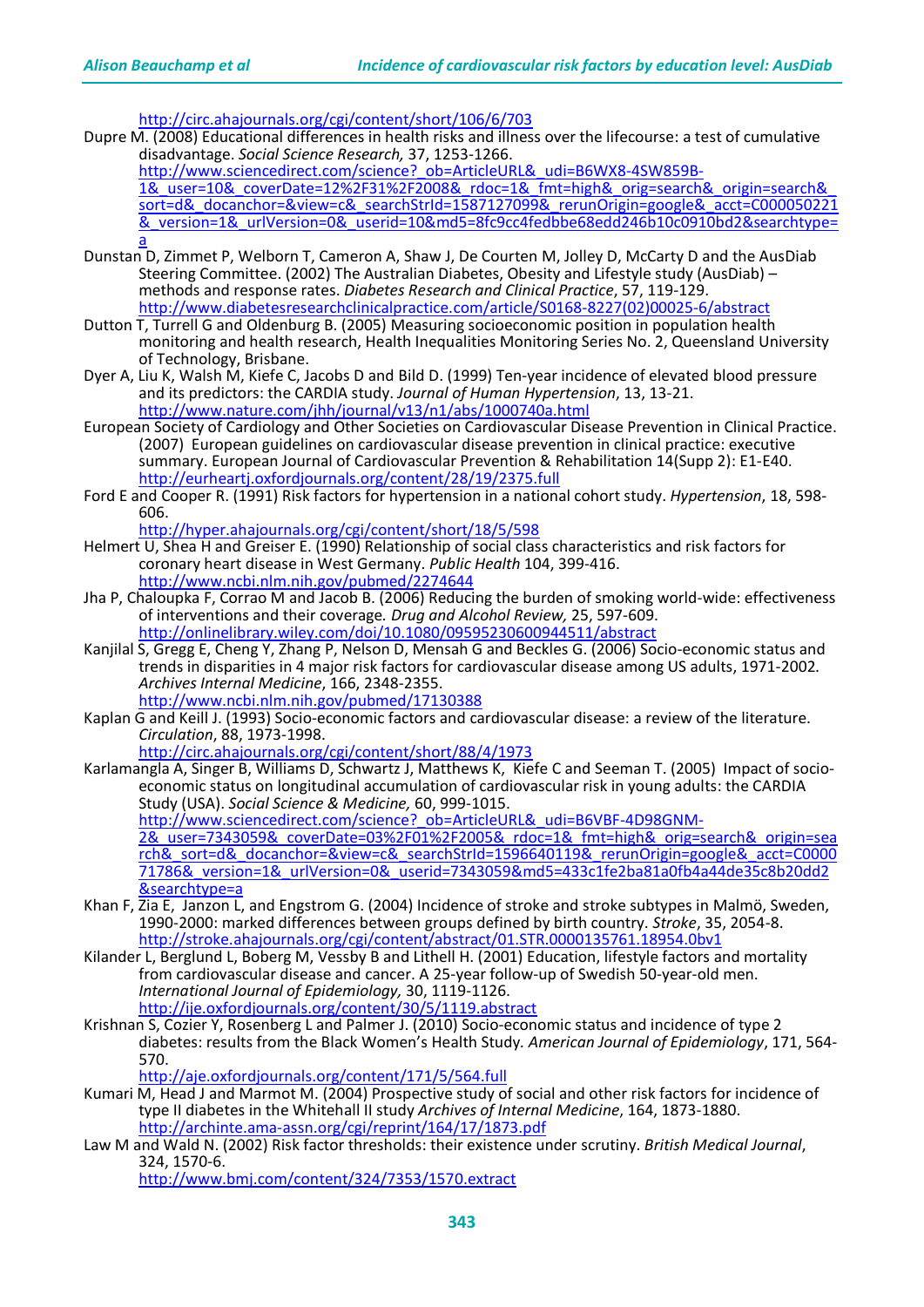- Lee J, Paultre F and Mosca L. (2005) The association between educational level and risk of cardiovascular disease fatality among women with cardiovascular disease. *Women's Health Issues,* 15, 80-88. <http://www.sciencedirect.com/science/article/pii/S1049386704001185>
- Lidfeldt J, Li T, Hu F, Manson J and Kawachi I. (2007) A prospective study of childhood and adult socioeconomic status and incidence of type 2 diabetes in women. *American Journal of Epidemiology,* 168, 882–889. <http://aje.oxfordjournals.org/content/165/8/882.abstract>
- Lowe L, Greenland P, Ruth K, Dyer A, Stamler R and Stamler J. (1998) Impact of major cardiovascular disease risk factors, particularly in combination, on 22-year mortality in women and men*. Archives of Internal Medicine*, 158, 2007-14. <http://archinte.ama-assn.org/cgi/content/abstract/158/18/2007>
- Luoto R, Pekkanen U and Tuomilehto J. (1994) Cardiovascular risks and socio-economic status: differences between men and women in Finland. *Journal of Epidemiology and Community Health,* 48, 348-354. <http://www.jstor.org/stable/25567935>
- Lynch J, Kaplan G, Cohen R, Tuomilehto J and Salonen J. (1996) Do cardiovascular risk factors explain the relation between socioeconomic status, risk of all-cause mortality, cardiovascular mortality, and acute myocardial infarction? *American Journal of Epidemiology*, 144, 934-942. <http://aje.oxfordjournals.org/content/144/10/934.full.pdf>
- Lynch J, Davey Smith G, Harper S and Bainbridge K. (2006) Explaining the social gradient in coronary heart disease: comparing relative and absolute risk approaches. *Journal of Epidemiology and Community Health,* 60, 436-441.

<http://jech.bmj.com/content/60/5/436>

- Lyratzopoulos G, [Heller](http://heart.bmj.com/search?author1=R+F+Heller&sortspec=date&submit=Submit) R, [McElduff](http://heart.bmj.com/search?author1=P+McElduff&sortspec=date&submit=Submit) P[, Hanily](http://heart.bmj.com/search?author1=M+Hanily&sortspec=date&submit=Submit) M and Lewis P. (2006) Deprivation and trends in blood pressure, cholesterol, body mass index and smoking among participants of a UK primary care-based cardiovascular risk factor screening programme: both narrowing and widening in cardiovascular risk factor inequalities*. Heart,* 92, 1198-1206. <http://heart.bmj.com/content/92/9/1198.abstract>
- Mackenbach J, Stirbu I, Roskam A, Schaap M, Menvielle G, Leinsalu M and Kunst A. (2008) Socio-economic inequalities in health in 22 European countries. *New England Journal of Medicine*, 358, 2468-2481.<br><http://www.nejm.org/doi/full/10.1056/NEJMsa0707519>
- Magliano D, Barr E, Zimmett P, Cameron J, Dunstan D, Colagiuri S, Jolley D, Owen N, Phillips P, Tapp R,<br>Welborn T and Shaw J. (2007) Glucose indices, health behaviours and incidence of diabetes in<br>Australia: the AusDiab st Australia: the AusDiab study *Diabetes Care*, 31, 267-272. <http://care.diabetesjournals.org/content/31/2/267.abstract>
- Marmot M, Friel S, Bell R, Houweling T and Taylor S. (2008) Closing the gap in a generation: health equity through action on the social determinants of health. The Lancet 372,1661-1669. [http://www.who.int/social\\_determinants/thecommission/finalreport/en/index.html](http://www.who.int/social_determinants/thecommission/finalreport/en/index.html)
- Marmot M. (1992) Coronary heart disease: rise and fall of an epidemic. In M Marmot and P Elliott. *Coronary*
- *Marmot M. (2010) Fair society, healthy lives, the Marmot review.* http://www.ucl.ac.uk/marmot review.
- Martikeinen P and Marmot M. (1999) Socio-economic differences in weight gain and determinants and consequences of coronary risk factors. *American Journal of Clinical Nutrition*, 64, 719-726. <http://www.ajcn.org/content/69/4/719.abstract>
- Matheson F, Moineddin R and Glazier R. (2008) The weight of place: a multilevel analysis of gender, neighbourhood material deprivation, and body mass index among Canadian adults*. Social Science and Medicine,* 66, 675-90. <http://www.ncbi.nlm.nih.gov/pubmed/18036712>
- Matthews K, Kiefe C, Lewis C, Liu K, Sidney S and Yunis C. (2002) Socioeconomic trajectories and incident hypertension in a biracial cohort of young adults. *Hypertension*, 39, 772-776. <http://hyper.ahajournals.org/cgi/content/short/39/3/772>
- Maty S**,** Everson-Rose S, Haan M, Raghunathan T and Kaplan G. (2005) Education, income, occupation and the 34-year incidence (1965-99) of type 2 diabetes in the Alameda County study *International Journal of Epidemiology*, 34, 1274-1281. <http://ije.oxfordjournals.org/content/34/6/1274.abstract>
- Maty S, James S and Kaplan G. (2010) Life-course socio-economic position and incidence of diabetes mellitus among blacks and whites: the Alameda County study. *American Journal of Public Health*, 100, 137-<br>145.<br><http://ajph.aphapublications.org/cgi/content/short/100/1/137>

McLaren L. (2007) Socioeconomic status and obesity. *Epidemiologic Reviews*, 29, 29-48. <http://epirev.oxfordjournals.org/content/29/1/29.full>